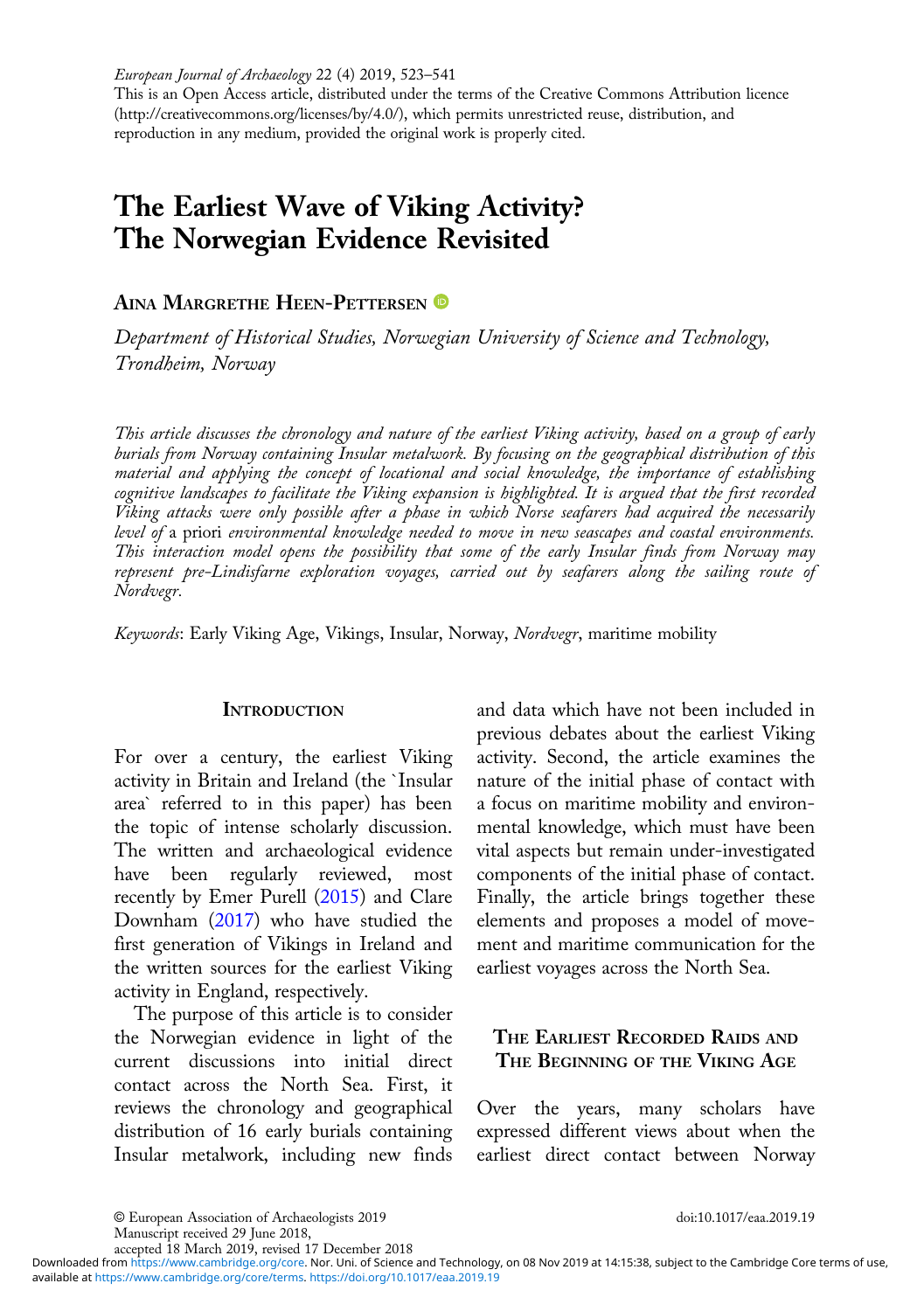and the Insular world took place and the nature of this interaction. The relationship between the archaeological evidence and information recorded in the Irish annals and the Anglo-Saxon Chronicle has been central to these discussions.

The first written record of a Viking attack on Insular land took place in Portland, Dorset, in AD 789—or sometime during the reign of King Beorthric of Wessex between AD 786 and 802 if we base the dating on a cautious use of the sources (Dumville, [2008](#page-15-0): 356). According to the Anglo-Saxon Chronicle, three ships of Northmen arrived near a royal residence, where they killed the king's reeve who rode out to meet them. While the earliest source refers to the Northmen as 'Dani' (a general term for Scandinavians), later versions of the Chronicle (Versions D, E, and F) identify the ships as originating from Hordaland in the western part of present-day Norway (Dumville, [2008](#page-15-0): 356, Downham, [2017:](#page-15-0) 1). Possibly after the altercation in Portland, the earliest Viking raid on an ecclesiastical location is the well-known attack on the monastery on Lindisfarne in north-eastern England in June 793, recorded in the Northern recension of the Anglo-Saxon Chronicle, versions D and E (Downham, [2017:](#page-15-0) 2).

In the following decade, the Insular sources record repeated raids around the shores of Britain and Ireland. This includes the sacking of the monastery at the 'mouth of the River Don' (possible Jarrow, or a monastery in South Yorkshire) and raids throughout the Hebrides in AD 794, on the islands of Iona, Inishmurray, Inishbofin, and Rechru (probably Lambay Island, Co. Dublin) in AD 795, while mainland Scotland (Argyll) and Ireland were targeted from AD 796 onwards (Dumville, [2008;](#page-15-0) Downham, [2000](#page-15-0)). While the annals and Chronicle show an emphasis on early raids on Ireland and northern Britain, other written

sources including letters, foreign chronicles, and charters, suggest that large parts of southern England were also targeted by 'pagans' around the same time. These accounts are however somewhat supressed in the Chronicle, which mainly records the Vikings as a regular threat to southern England from c. AD 830 and onwards. It appears that the Anglo-Saxon Chronicle is somewhat biased towards King Alfred and his family by playing down the impact of the Vikings before the reign of King Ecgberht, King Alfred's grandfather (Downham, [2017](#page-15-0): 12).

Since the early twentieth century, the earliest recorded raids have generally been regarded as the starting point of contact across the North Sea. By tradition, this has led to the widespread notion that any Insular metalwork could only have reached Scandinavia after these events. This principle is often referred to as the 'Shetelig axiom' and has been both influential and much debated. While early researchers were also open to the idea of direct pre-Viking contact, this topic became the subject of lively scholarly discussion in the 1990s. Instead of viewing the Lindisfarne attack as the first time the 'Norwegian' Vikings entered the Insular world, it was strongly argued that a pre-Viking phase of migration and trade to Atlantic Scotland took place from the early to mid-eighth century or even earlier (e.g. Myhre, [1993,](#page-16-0) [1998,](#page-16-0) [2000](#page-16-0); Weber, [1994](#page-17-0), [1996](#page-17-0); Solli, [1996\)](#page-17-0). This view is sometimes referred to as the 'Myhre' model because of Bjørn Myhre's influential role in these discussions. As summarized elsewhere (see Barrett, [2008](#page-15-0): 418–21), the debate principally centred around four aspects of the archaeological evidence: 1) Viking graves with early types of brooches or weapons in Scotland; 2) early combs from Orkney made of Scandinavian reindeer antler; 3) pollen analysis on Faroe indicating a pre-Viking presence; and 4) early Insular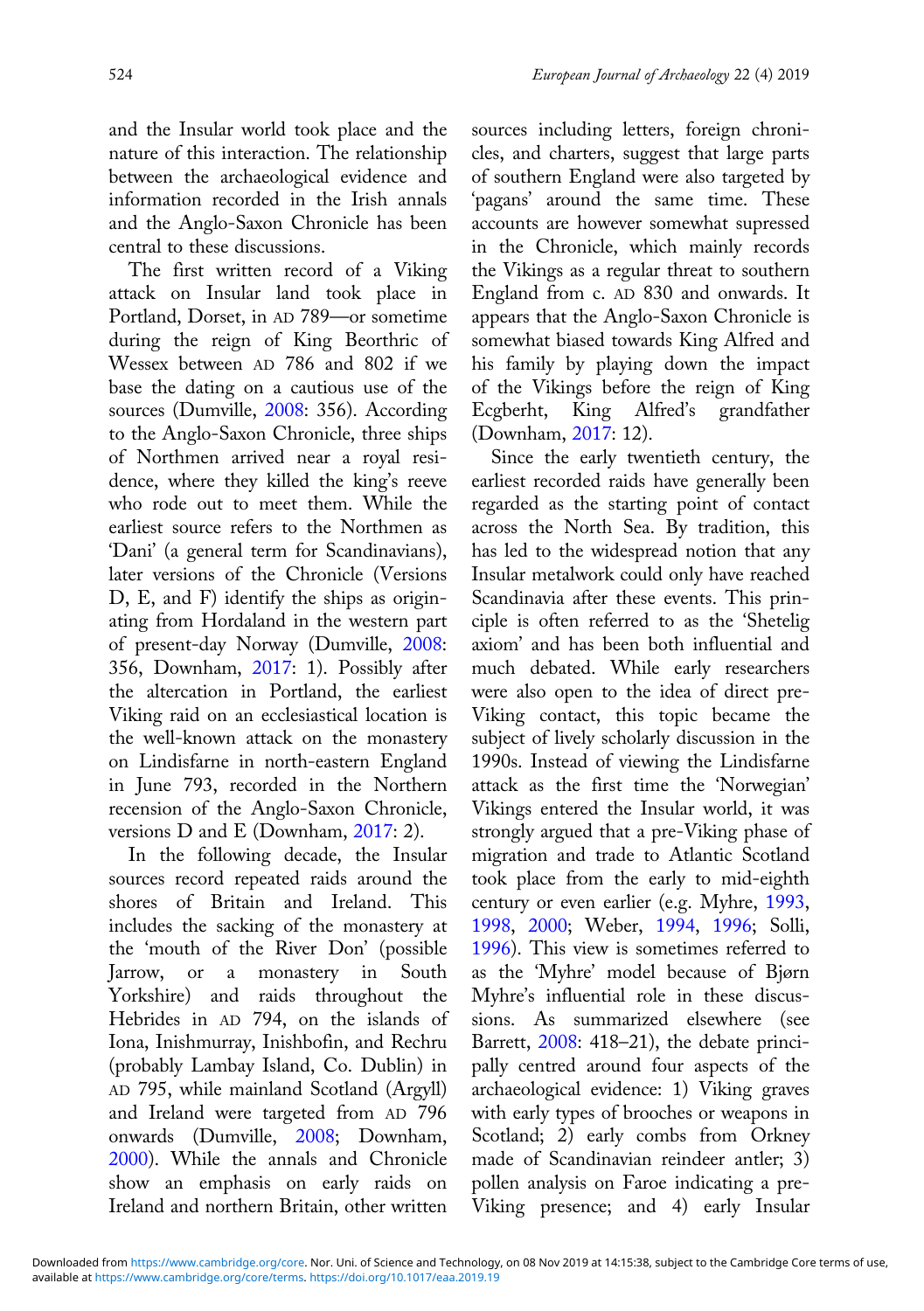objects in Norwegian graves. The first of these pieces of evidence has since been largely dismissed because the early brooches show clear signs of wear and repair and because of the difficulties of dating Scottish graves on the basis of Norwegian typologies (e.g. Morris, [1998:](#page-16-0) 88; Owen, [2004\)](#page-16-0). The presence of Scandinavian reindeer antler from Orkney has also been reviewed and has shown that the arrival of this material cannot be securely dated to before the early ninth century (Ashby, [2009;](#page-14-0) von Holstein et al., [2014\)](#page-17-0). The evidence for a pre-Viking Age presence on the Faroes has recently been confirmed by new pollen evidence and dates. These results are interpreted as 'firm evidence for the human colonisation of the Faroes by people of unknown geographical and ethnic origin some 300–500 years before the large-scale Viking colonisation of the ninth century' (Church et al., [2013:](#page-15-0) 231–32). While not forming part of the original discussion, an early date from a site in Norwick, Shetland, obtained in 2003, has also been used to suggest Norse settlement before AD 793 (Ballin Smith, [2007\)](#page-15-0). However, the date was obtained from carbonized food deposits and could easily be a result of marine reservoir effects on cooked fish, or even statistical chance, since the remaining dates from the site largely suggest a later settlement date (Barrett, [2010:](#page-15-0) 291). At present, there is little archaeological evidence to support the hypothesis of a Norse settlement in the Scottish Isles before the mid-ninth century (see Barrett, [2008,](#page-15-0) [2010](#page-15-0)).

As shown above, much of the Insular evidence of possible pre-Viking contact has been thoroughly reviewed, and in some cases dismissed, in the last two decades. In the following section, I shall focus on the fourth, and perhaps least studied, element of evidence for early Scandinavian activity in the west: Insular metalwork found in early burials in Norway.

# THE EARLIEST INSULAR METALWORK: **COMPOSITION**

Over forty years ago, Egil Bakka discussed the chronology of a group of eleven early graves from Norway with Insular metalwork, all of which also contained brooches of the late Vendel/Merovingian periods or transitional types that survived into the Early Viking Age (Bakka, [1973;](#page-15-0) see also Wamers, [1998:](#page-17-0) 51–54). To this group, five further finds, from Ytre Kvarøy, Skei, Geite, Myklebost, and Farmen, can be added [\(Figure 1](#page-3-0) and [Table 1\)](#page-4-0).

As shown in [Table 1,](#page-4-0) the Insular metalwork comprises twenty-three objects from sixteen graves representing fourteen female and two male burials. The most significant piece is the complete reliquary from a woman's burial in Melhus (see [Figure 6](#page-8-0)), one of only twelve largely complete Insular house-shaped shrines to have survived in Europe. The grave contained a further Insular find in the form of a reworked ecclesiastical mount, which was probably used as a brooch to fasten the deceased's fur cloak (see Heen-Pettersen & Murray, [2018](#page-15-0) for a recent presentation of this find). Such decorative and gilded copperalloy mounts are by far the most common object type in the early Insular material, with fifteen pieces known from fourteen locations. Three of these, from Oseborg (Møre and Romsdal county) [\(Figure 2](#page-4-0)), Grande, and Fosse are harness mounts, all of which were reworked into dress acces-sories (Wamers, [1985](#page-17-0): 93–96). While the metalwork from Store Kongsvik cannot be ascribed to an identified parent object, the remaining examples were probably once mounted on ecclesiastical objects. This includes an Anglo-Saxon book mount from Bjørke ([Figure 2\)](#page-4-0) that served as a pendant suspended from a bead-necklace worn by the deceased (Wamers, [1985](#page-17-0): 95).

The metalwork from Sanddal, Farmen, and Myklebust is identified as hinges from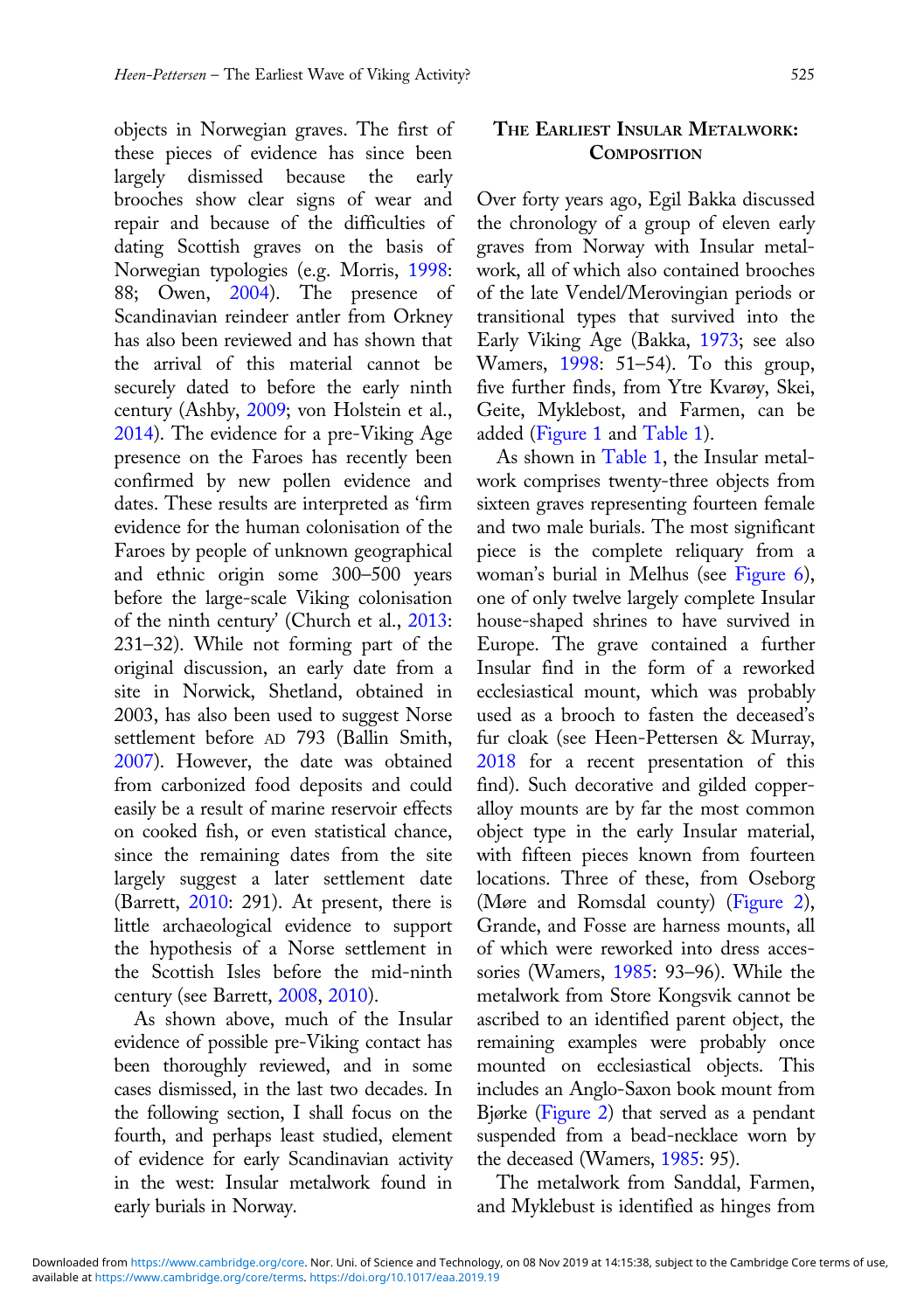<span id="page-3-0"></span>

Figure 1. Distribution of the earliest Insular finds found in Norway. Map by Astrid Lorentzen, Trondheim University Museum.

reliquary shrines (Wamers, [1985](#page-17-0): 19, 95; Aannestad, [2015](#page-14-0): 80). Further pieces from either reliquary shrines or other reliquaries are represented by the mounts from

Skjervum, Melhus, Skei, and Svennevik. On five of these pieces, secondary perforations, sometimes associated with the remains of pin fittings and/or textiles,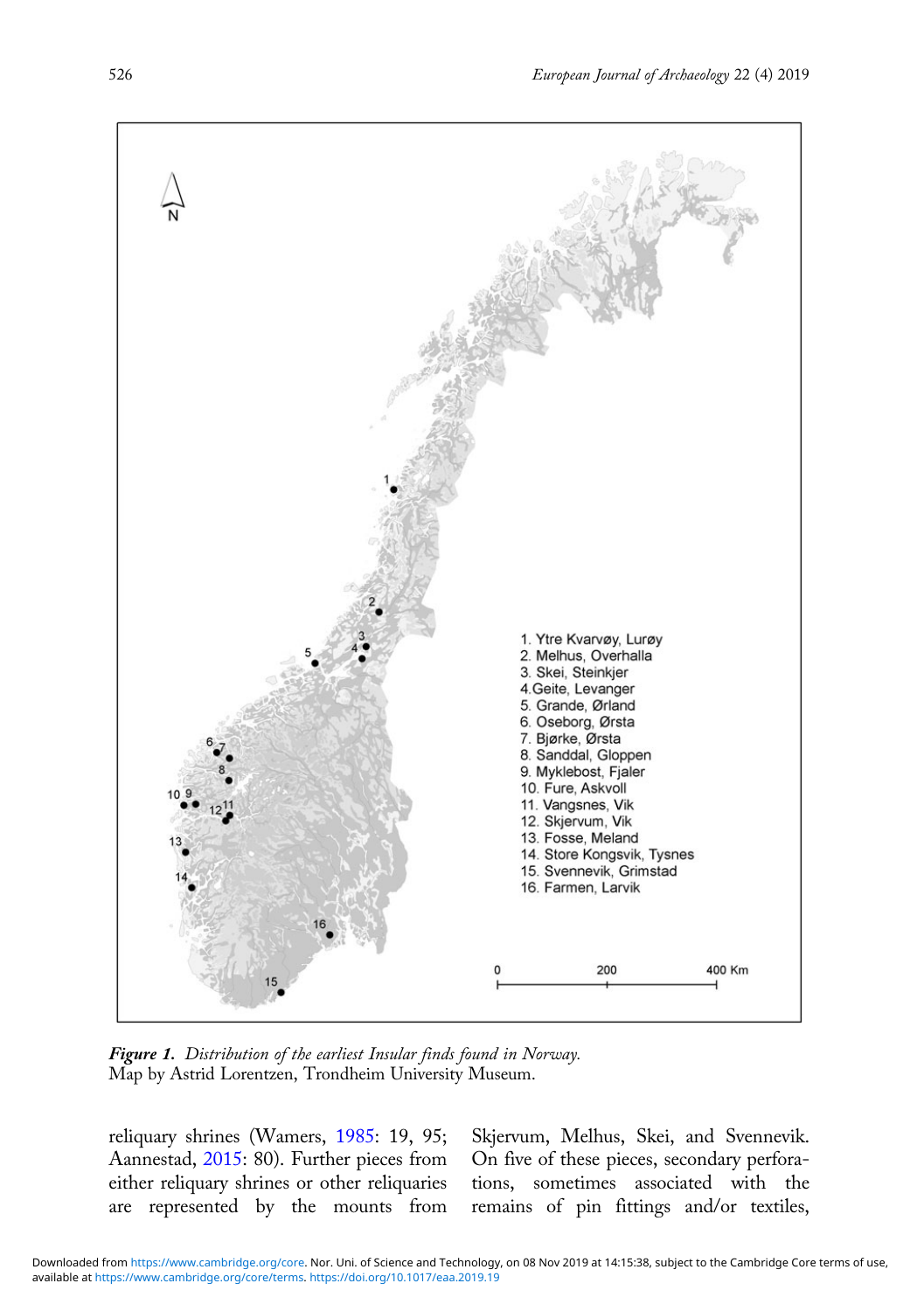| <b>Site</b>            | Type of Insular object                                                              | Diagnostic grave-goods                              |  |  |
|------------------------|-------------------------------------------------------------------------------------|-----------------------------------------------------|--|--|
| Ytre Kvarøy, Lurøy     | Copper-alloy bowl                                                                   | Sword, Petersen special type 1                      |  |  |
| Melhus, Overhalla      | Reliquary shrine, copper-alloy mount (ecclesiastical)                               | Button-on-bow brooch, R643A x 2                     |  |  |
| Skei, Steinkjer        | Copper-alloy ladle, hanging bowl, bucket, 2<br>copper-alloy mounts (ecclesiastical) | Berdal 1A                                           |  |  |
| Geite, Levanger        | Copper-alloy bowl, 2 drinking horn terminals                                        | Animal-shaped brooches of the<br>'Stor-Skogmo' type |  |  |
| Grande, Ørlandet       | Harness mount                                                                       | $R640 \times 2$                                     |  |  |
| Oseborg, Ørsta         | Harness mount                                                                       | $R640 \times 2$                                     |  |  |
| Bjørke, Ørsta          | Copper-alloy mount (book mount)                                                     | $R640 \times 2$                                     |  |  |
| Sanddal, Gloppen       | Hinge of a reliquary shrine                                                         | $R643A \times 2$                                    |  |  |
| Myklebost, Fjaler      | Hinge of a reliquary shrine                                                         | Axe (JP type $A$ or $B$ )                           |  |  |
| Vangsnes, Vik          | Copper-alloy mount (ecclesiastical)                                                 | JP7                                                 |  |  |
| Skjervum, Vik          | Copper-alloy mount (ecclesiastical)                                                 | $R640 \times 2$ , $R643 \times 1$                   |  |  |
| Fure, Askvoll          | Copper-alloy mount (ecclesiastical)                                                 | Button-on-bow brooch                                |  |  |
| Store Kongsvik, Tysnes | Copper-alloy mount, original function uncertain                                     | $R640 \times 2$                                     |  |  |
| Fosse, Meland          | Harness mount                                                                       | $R643A \times 2$                                    |  |  |
| Svennevik, Grimstad    | Copper-alloy mount (from reliquary shrine)                                          | $R641 \times 2$                                     |  |  |
| Farmen, Larvik         | Hinge of a reliquary shrine                                                         | IP17                                                |  |  |

<span id="page-4-0"></span>Table 1. Overview of the early burials containing Insular material.





Photograph by permission of University Museum of Bergen/Svein Skare.

suggest that these were adapted for use as brooches (see Stenvik, [2001](#page-17-0): 33; Aannestad, [2015](#page-14-0): 307). The remaining

ecclesiastical pieces belong to a group of mounts which may originally have been altar or tabernacle decorations, or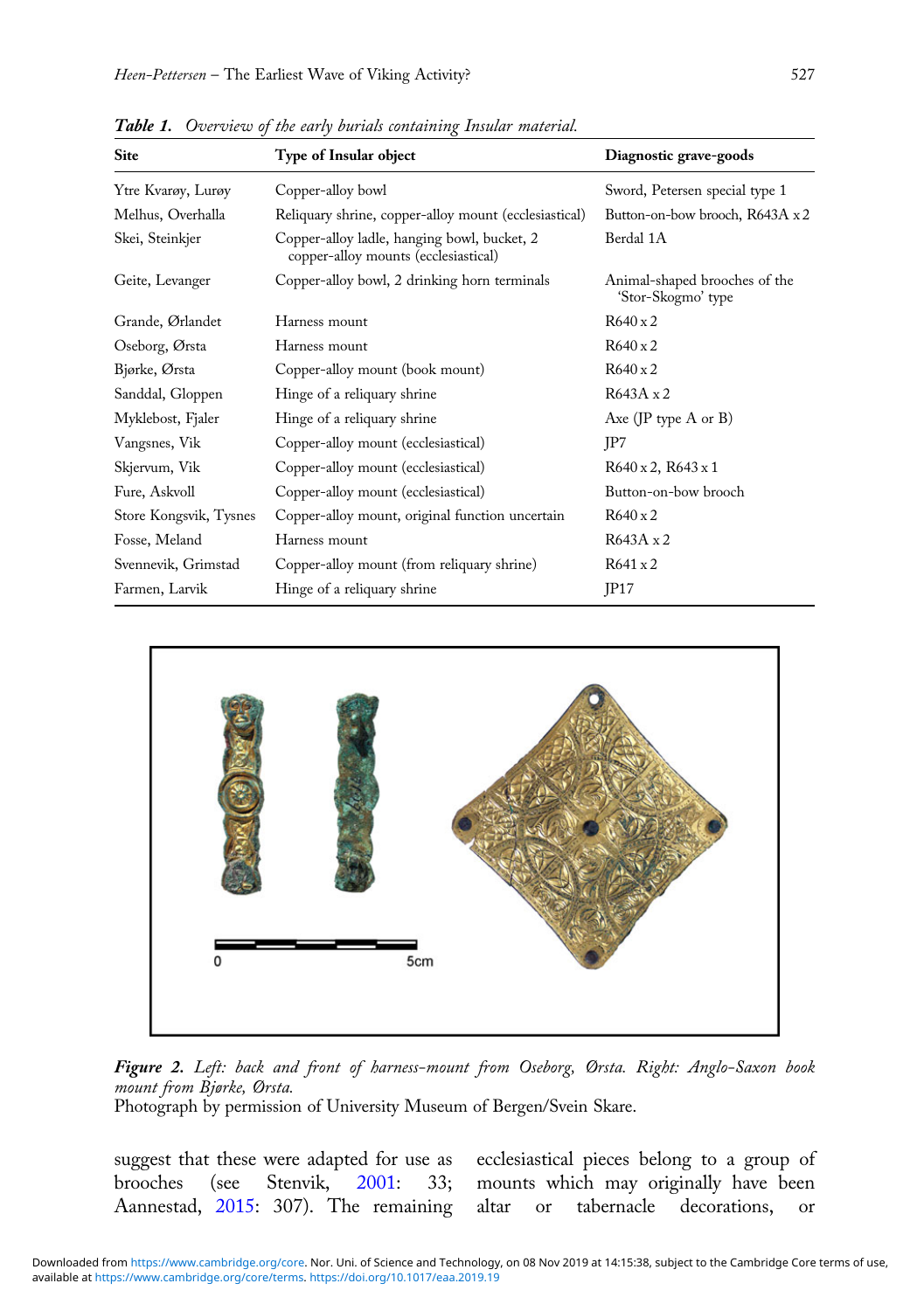

Figure 3. Left: the flanged boss from Vangsnes, Vik. Right: the mount from Fure, Askvoll. Photograph by permission of University Museum of Bergen/Svein Skare.

decorations on processional crosses. This includes the hemispherical and flanged boss from Vangsnes and the metalwork from Fure (Figure 3). The latter belongs to a group of hollow, cast mounts in the shape of a truncated pyramid, similar to the mounts decorating the 'Antrim Cross'. These two pieces were also reworked and probably worn as dress ornaments (Wamers, [1985](#page-17-0): 96).

Finally, the Insular finds from Ytre Kvarøy, Geite, and Skei were various items used for serving food and drink. The only hanging-bowl from this corpus comes from Skei, where it formed part of a fine set of serving equipment, together with a large bronze ladle and a small, bronze-bound bucket (Stenvik, [2001\)](#page-17-0). The large Insular bowls from Ytre Kvarøy (see [Figure 7](#page-8-0)) and Geite belong to a group of copper-alloy vessels, which can be isolated from the hanging-bowl series since they lack suspension devices. The Geite grave also included two drinking horn terminals of Insular origin.

#### CHRONOLOGICAL DIFFICULTIES

The material from the earliest burials, which provides the best indication of deposition dates, consists of decorated dress ornaments and weapon types, since other plain and undiagnostic finds are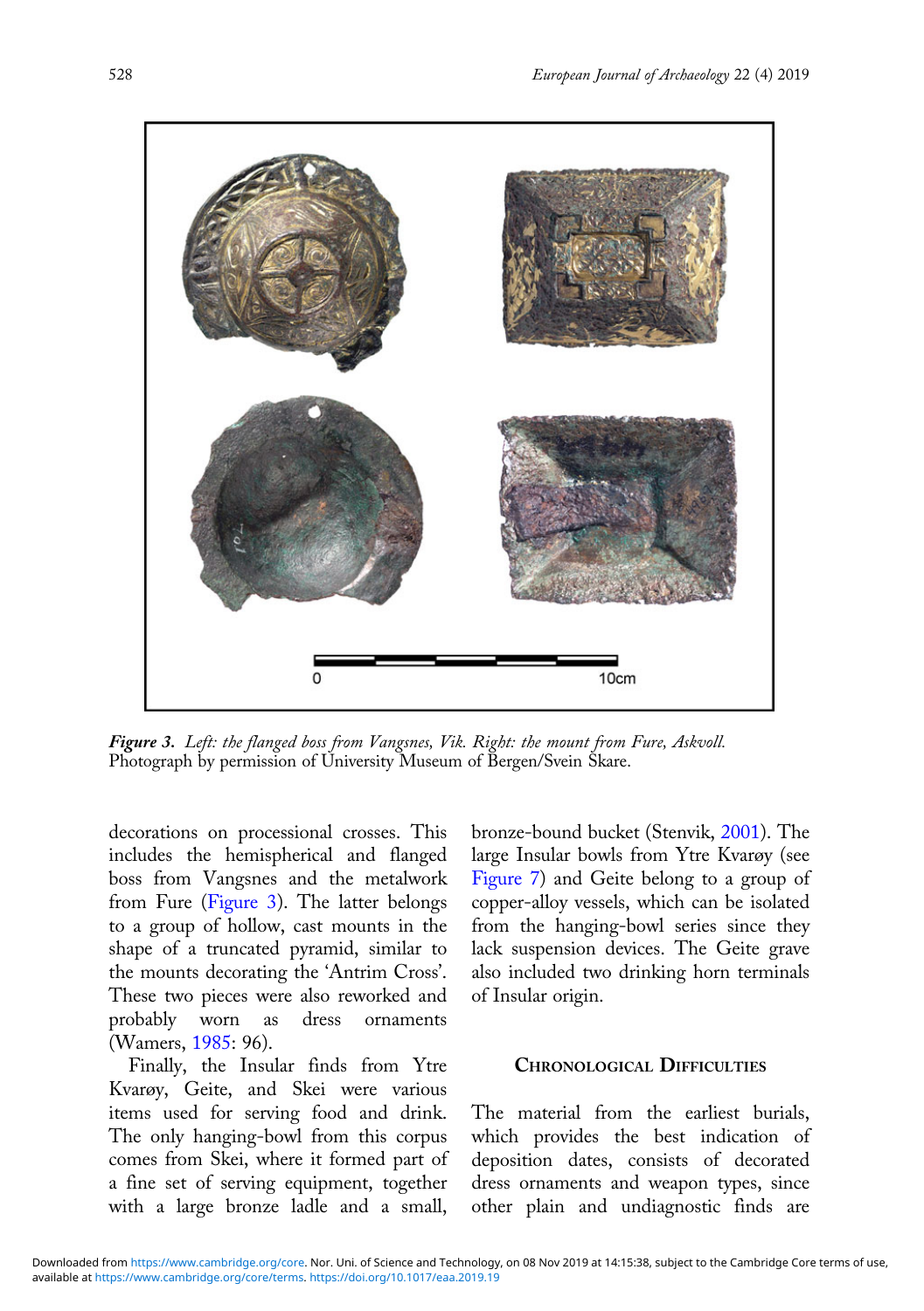more difficult to place within a narrower time frame (see e.g. Bakka, [1973](#page-15-0); Stenvik, [2001;](#page-17-0) Heen-Pettersen & Murray, [2018](#page-15-0) for details about these further grave goods). As for beads, the work of Callmer [\(1977](#page-15-0)) still forms the main typology for the Norwegian material. However, in our case, the problem with using his classification is the fact that Callmer explicitly used the 'Shetelig Axiom' when building his chronology and, therefore, presumed a post-Lindisfarne date for beads found with early Insular material (see e.g. Callmer, [1977](#page-15-0): 77). Likewise, when Bakka discussed the early graves with Insular metalwork in 1973, he had to deal with the 'problem' of early styles of ornamented brooches in burials with imports. His solution was to propose that the styles continued in use until around AD 800 and that the deposition of Insular metalwork, therefore, largely corresponded with the 'Shetelig Axiom' (Bakka, [1973:](#page-15-0) 16-17). Since then, a number of researchers have studied and suggested various chronologies for the brooches of late Vendel-period Scandinavia, including transitional types surviving into the early Viking Age (e.g. Shetelig, [1927;](#page-16-0) Ørsnes, [1966](#page-16-0); Jansson, [1985;](#page-16-0) Myhre, [1993;](#page-16-0) Klæsøe, [1999;](#page-16-0) Rundkvist, [2010\)](#page-16-0). The difficulties within a fine chronology have yet to be resolved, especially since these brooches were in use in the decades before and after the first recorded overseas raids.

Five of the graves in this study contained pairs of thin-shelled brooches of R640/JP 4 type (Figure 4). While older research grouped these brooches collectively under the type name R640, it is now generally agreed that they can be divided into two main types: The Small Plain type and the Large Plain brooches. All our examples belong to the latter group, with a suggested deposition date of c. AD 770– 840 (see Rundkvist, [2010:](#page-16-0) table 10). A further four burials contained pairs of type



Figure 4. Oval brooches of R640 type from Bjørke, Ørsta. Photograph by permission of University Museum of Bergen/Svein Skare.

R643 brooches. This group is also believed to date to the late eighth and early ninth century (see Rundkvist, [2010:](#page-16-0) 135). A similar date is suggested for the animalshaped brooches of the rare 'Stor-Skogmo' type found in the richly-furnished cremation burial from Geite, which has recently been confirmed by radiocarbon dates (see below).

Two further pairs of oval brooches from Vangsnes and Farmen (types JP7 and JP17) are classed as 'transition types' (TT) (Rundkvist, [2010:](#page-16-0) finds catalogue). Petersen ([1928\)](#page-16-0) certainly suggested a slightly later manufacturing sequence for the Norwegian TT examples compared with the simple, thin-shelled R640 and R643 brooches. While he regarded JP7 as an early type going back to the end of the eighth century, JP17 was defined by Petersen as one of the earliest Viking-age types based on the 'gripping beast' motif. Rundqvist has however suggested a bipartition of this decoration, where the beasts used on the earliest types (such as JP17) may pre-date the Lindisfarne raid by a few decades (Rundkvist, [2010:](#page-16-0) 159–60).

A late eighth-century production date is also argued for the late types of buttonon-bow brooches from Melhus and Fure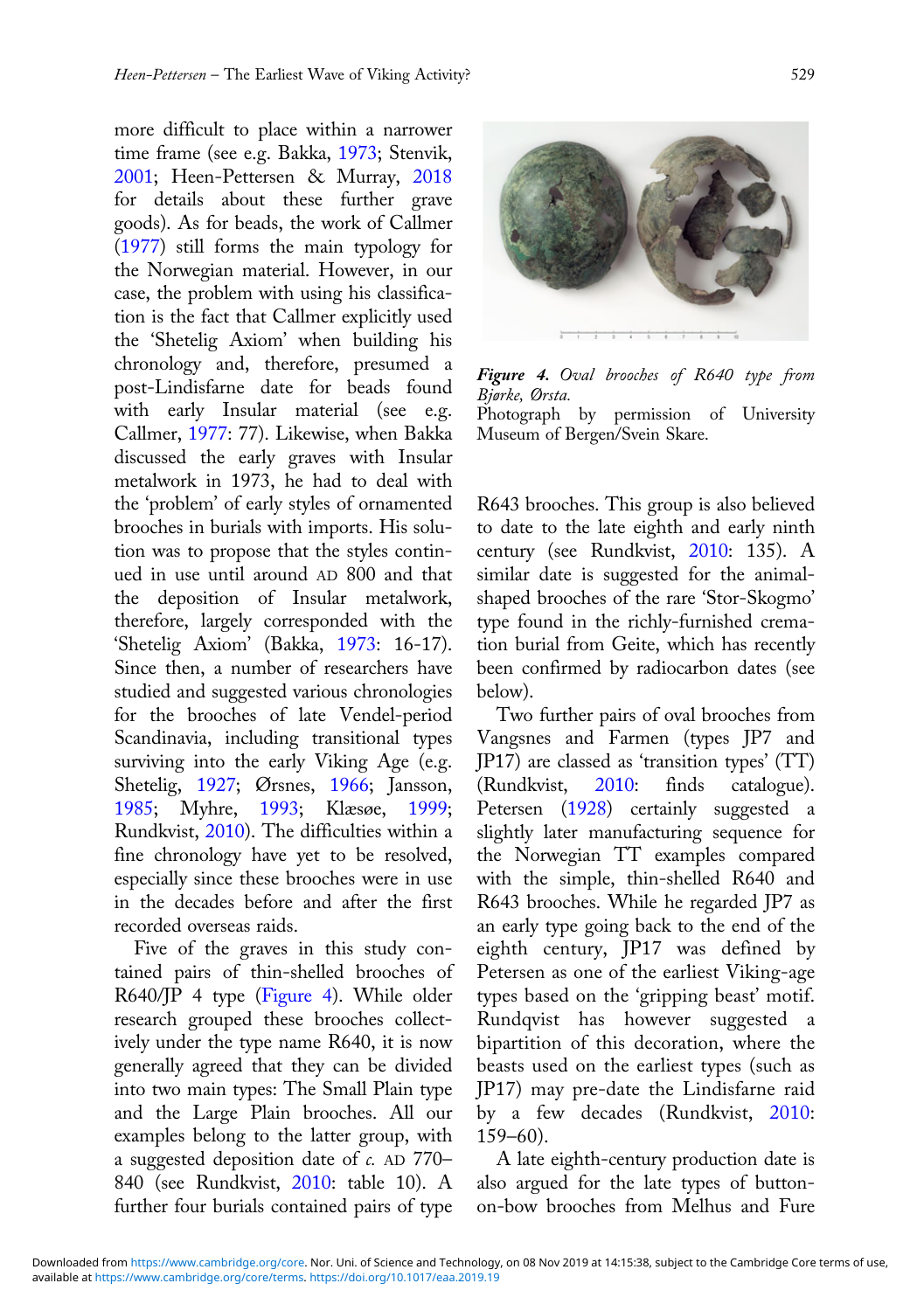| mated bones (bio apatite). Each of the two finds as either supporting or speaking                                                                                                                                                                     |  |  |  |
|-------------------------------------------------------------------------------------------------------------------------------------------------------------------------------------------------------------------------------------------------------|--|--|--|
| Downloaded from https://www.cambridge.org/core. Nor. Uni. of Science and Technology, on 08 Nov 2019 at 14:15:38, subject to the Cambridge Core terms of use<br>available at https://www.cambridge.org/core/terms. https://doi.org/10.1017/eaa.2019.19 |  |  |  |

Table 2. Geite, Levanger: calibrated dates.

| Sample code         | Radiocarbon age<br>(BP) | $\delta$ 13C (‰) -<br>AMS | Calibrated date (95.4% probability) using<br>OxCal 4.2.4 (Bronk Ramsey, 2013) |
|---------------------|-------------------------|---------------------------|-------------------------------------------------------------------------------|
| TRa-12567 (a)       | $1255 \pm 20$           | $-19.1 \pm 0.8$ %         | AD 676-776 (95.4%)                                                            |
| TRa-12567 (b)       | $1190 \pm 30$           | $-18.7 \pm 2.1$ \%        | AD 727-738 (1.7%)<br>AD 768-896 (91.2%)<br>AD 928-942 (2.4%)                  |
| TRa-12567 (c)       | $1230 \pm 20$           | $-22.0 \pm 0.4$ %         | AD 692-747 (36.9%)<br>AD 762-780 (14.8%)<br>AD 787-876 (43.7%)                |
| TRa-12567 (average) | $1225 \pm 25$           |                           | AD 693-746 (51.0%)<br>AD 763-779 (18.9%)<br>AD 791-867(25.5%)                 |
| TRa-12568 (a)       | $1230 \pm 20$           | $-19.7 \pm 0.4$ %         | AD 699-747 (36.9%)<br>AD 762-780 (14.8%)<br>AD 787-876 (43.7%)                |
| TRa-12568 (b)       | $1205 \pm 20$           | $-26.7 \pm 0.4$ %         | AD 769-887 (95.4%)                                                            |
| TRa-12568 (c)       | $1220 \pm 15$           | $-25.4 \pm 0.4$ %         | AD 720-742 (13.2%)<br>AD 766-879 (82.2%)                                      |
| TRa-12568 (average) | $1220 \pm 15$           |                           | AD 725-739 (7.9%)<br>AD 766-780 (14.6%)<br>AD 787-877 (73.0%)                 |

(Gjessing, [1934;](#page-15-0) Glørstad & Røstad, [2015](#page-15-0): 186–88). Finally, while representing a slightly later find, an early date is also indicated by the find of a Berdal type 1a brooch with a gripping beast ornament from Skei. It has been suggested that production of this brooch type began during the mid-eighth century, based on the finds of moulds in Ribe, Jutland (Myhre, [1993](#page-16-0): 186). There has, however, been considerable debate regarding the chronology of the layers associated with these finds. Feveile and Jensen [\(2000](#page-15-0): 17–18) have reassessed the dating evidence and argued that the date of the earliest occurrence of Berdal brooches in Ribe must be adjusted to c. AD 780–790.

None of the above burials has previously been dated by radiocarbon analysis. In connection with this study, two samples were obtained from cremated animal bones from the base of the Insular bowl in the Geite burial. Since no collagen was preserved, the results were obtained by measuring the carbonate fraction in cresamples was tested three times (see Table 2 and [Figure 5](#page-8-0)) and the best estimates for the age are the average of the three measurements (at 95.4% probability): cal AD 693–867 (Tra-12567) and cal AD 725–877 (Tra-12568). However, a closer look at the individual results indicate a narrower timeframe. Only one measurement gave an early date of cal AD 676–776 (95.4% probability), while three samples provided very similar results of cal AD 768–896 (91.2% probability), AD 769–887 (95.4% probability) and cal AD 766–879 (82.2% probability). A deposition date of sometime after AD 766 therefore seems most likely, but the results also underline the methodological difficulties in obtaining the necessarily chronological resolution to confidently date burials to before or after the first recorded raids.

While this group of finds represents the earliest evidence of direct contact across the North Sea, it is also clear that both the typological and radiocarbon dates are coarse and offer us room to interpret the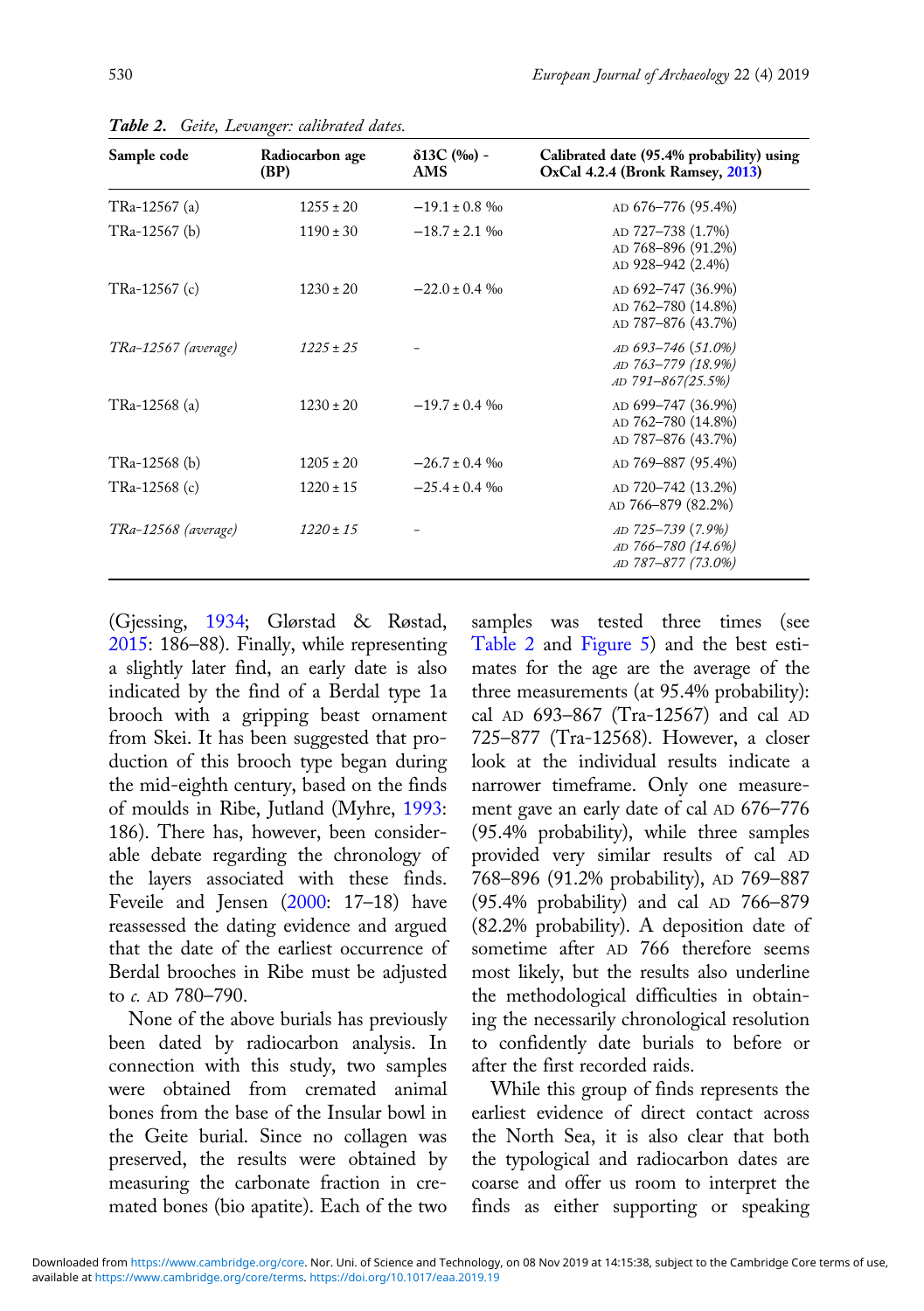<span id="page-8-0"></span>

Figure 5. Geite, Levanger: calibrated dates using OxCal 4.2.4 (Bronk Ramsey, [2013;](#page-15-0) Reimer et al., [2013\)](#page-16-0).



**Figure 6.** The reliquary from Melhus,<br>Overhalla, (length: 118 mm; height: 83 mm) is one of only twelve complete Insular house-shaped shrines to have survived in Europe.

Photograph by permission of Norwegian University of Science and Technology Museum, Trondheim/Åge Hojem.

against the 'Shetelig axiom'. Since it is difficult to achieve fine-grained dating, the methodological and theoretical framework



Figure 7. The large bowl from Ytre Kvarøy, Lurøy, is the most northerly find of early Insular metalwork from Norway. Bowl diameter: 31 cm.<br>Photograph by permission of Tromse by permission of Tromsø University/Mari Karlstad.

against which the imports can be interpreted becomes essential. This is especially true for interaction models, which have implications for the chronology and characterisation of the earliest Norse activity in Britain and Ireland.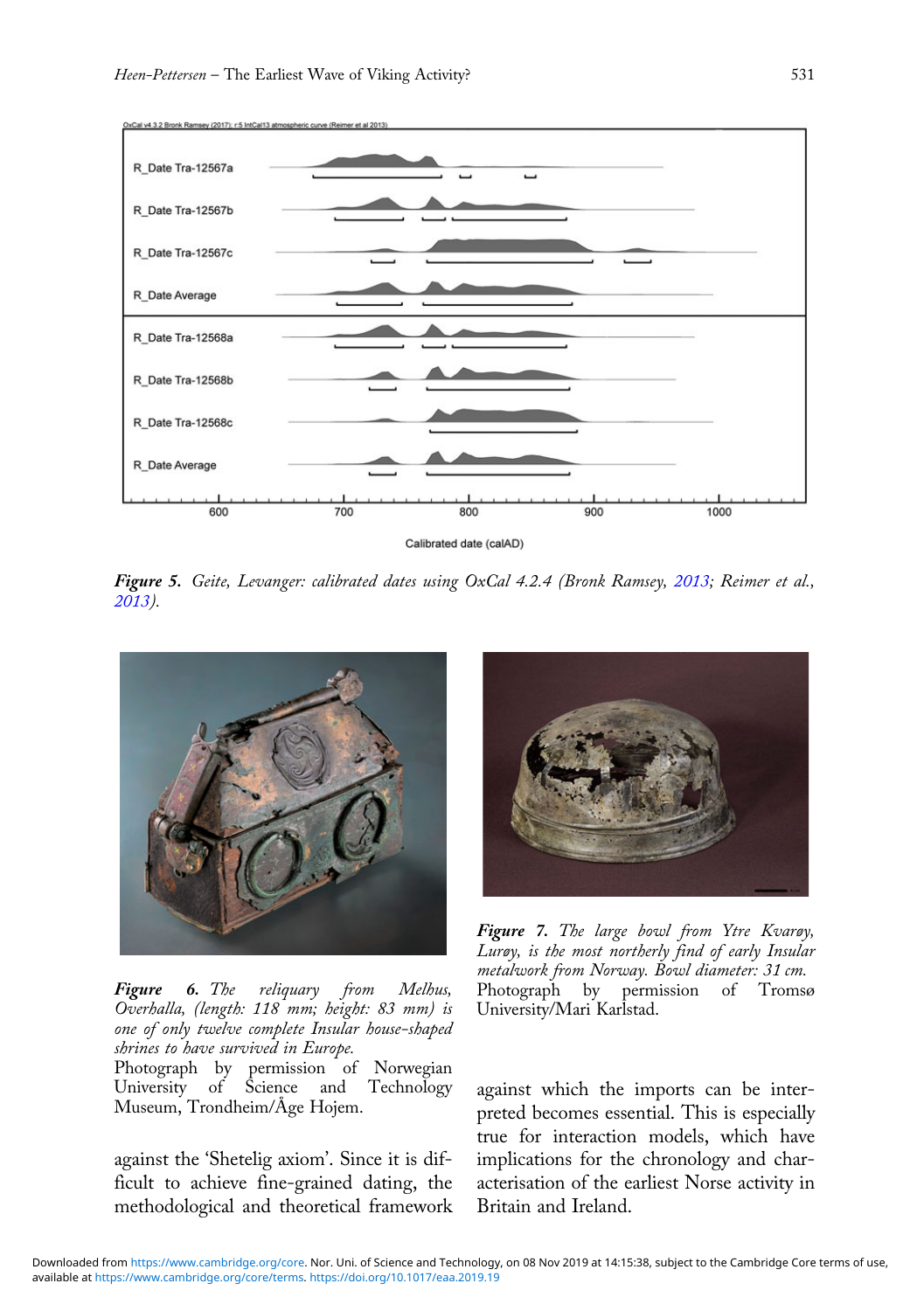## MODELS OF MOVEMENT

Today, there is general agreement that some form of pre-Lindisfarne contact must have existed (e.g. Barrett, [2010](#page-15-0): 297), but there have been few attempts to suggest new models of how this interaction took place since the discussions led by Myhre. Since the 1990s, the evidence to support a pre-Viking period of well-established connections has been significantly weakened, especially by Ashby's [\(2009](#page-14-0)) dismissal of the reindeer comb evidence which was used as one of the principal pieces of evidence in these models. The main problem is still the lack of archaeological evidence for such early activity on either side of the North Sea. Admittedly, John Hines has argued convincingly for a phase of small-scale immigration from western Norway to south-eastern England in the fifth and sixth centuries, based on parallel stylistic elements found on square-headed brooches and other types of dress jewellery in these two areas (Hines, [1992](#page-16-0), [1996\)](#page-16-0). This contact does, however, not seem to have continued into the following centuries (Hines, [1996:](#page-16-0) 27). Moreover, the small amount of western glassware in early eighth-century Scandinavian contexts are generally believed to have reached Scandinavia through the continental route (Myhre, [1993](#page-16-0): 189 and citations therein).

While there are indications that the continental route to southern England may have been known, I follow Ashby ([2009](#page-14-0): 27) in believing that 'we still lack the smoking gun' of early contact between Norway and the Insular world of northern Britain and Ireland. This calls for a revision or certainly a modification in the characterisation of the earliest, direct Norse activities. The following section focuses on the geographical distribution of the Norwegian material, acknowledging the revised status of other archaeological evidence for early contact in an attempt to search for and propose a model of movement for the earliest Norse voyages across the North Sea.

## FINDS DISTRIBUTION AND THE SIGNIFICANCE OF THE NORDVEGR

The location of early Insular material is often considered to be an indicator of where the first Vikings originated (Wamers, [1998:](#page-17-0) 52; Barrett, [2010:](#page-15-0) 293; Baug et al., [2018\)](#page-15-0). Most early Insular finds are found in western Norway, in Hordaland to Sunnmøre, but there is also a number of notable finds from further north, including Trondheimsfjord, Melhus in Overhalla ([Figure 6](#page-8-0)), and Kvarøya in Lurøy (see distribution in [Figure 1\)](#page-3-0). These finds show that the earliest oversea voyages were not exclusively a western-Norway phenomenon.

The overall finds concentration falls within the geographical area of Norway traditionally referred to as 'Nordafjells', representing the area north and west of Langfjella, a mountain chain on the southern Norwegian peninsula. These mountains separated the Nordmenn-the men from the north—from the *Austmenn*, the men from east of the mountains. This geographical division probably stems from at least the Viking Age (Skre, [2014:](#page-17-0) 34–35). Apart from two finds from Farmen and Svennevik, the area 'east of the mountains' is remarkably lacking in early Insular finds. The overall distribution pattern clearly strengthens the impression that these objects reached Norway along a direct route over the North Sea, rather than via Denmark and continental Europe. This is further supported by the lack of early finds of Insular metalwork from Denmark (see Baastrup, [2013](#page-15-0)).

The sailing route which connected the lands north of the mountains was called Nordvegr, 'the northern way' and stretched for more than 1000 km from Rogaland in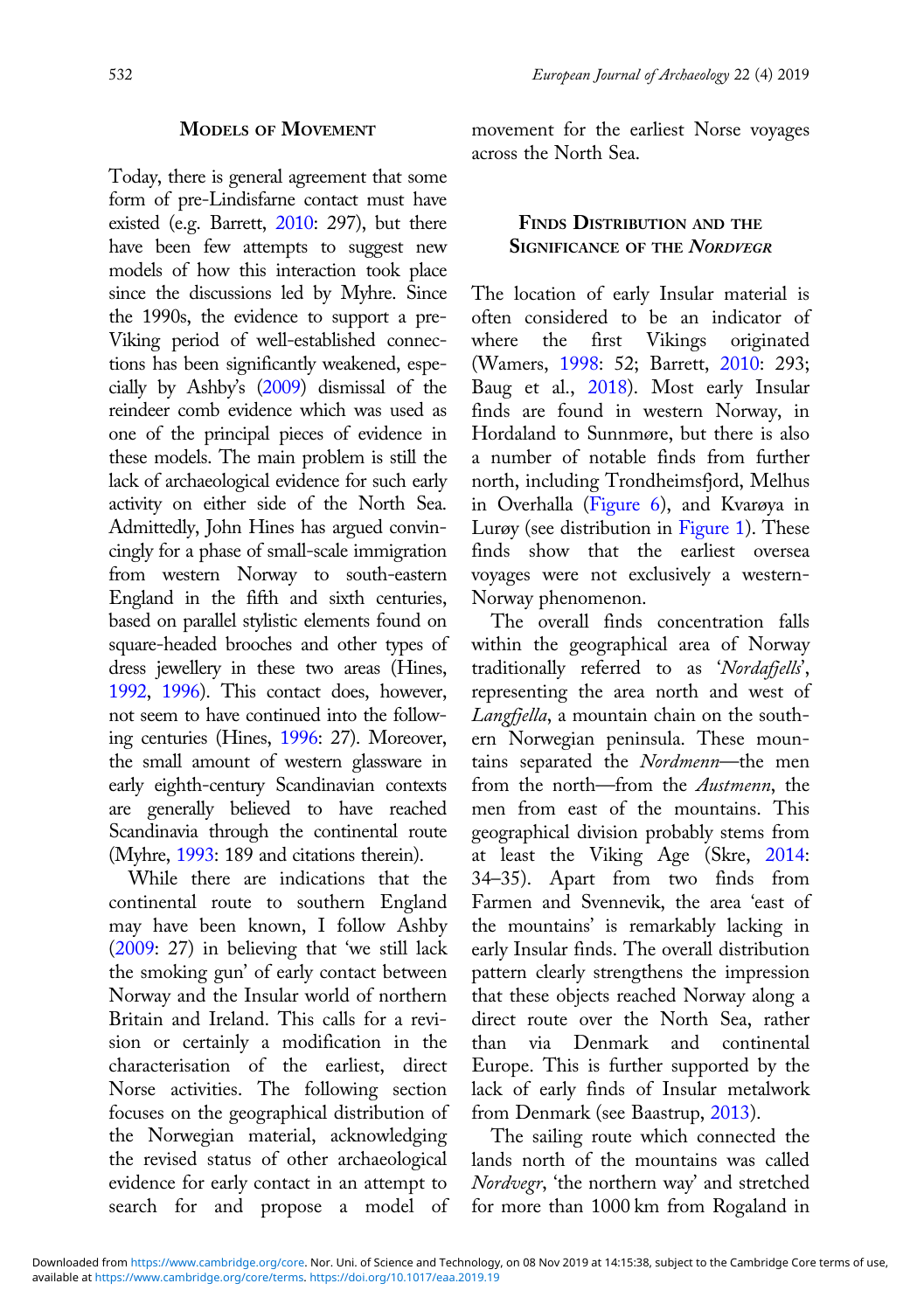the south-west to Lofoten, north of the Arctic circle (Skre, [2014:](#page-17-0) 35). In this part of Scandinavia, seafarers mastered 'shipbuilding, seamanship and naval warfare to a level that was difficult to match for anyone in Northern Europe' (Skre, [2014:](#page-17-0) 43). The most northerly find in our finds group, a bowl from a cemetery at Ytre Kvarøy [\(Figure 7\)](#page-8-0), is located just to the south of where the traveller Othere, who visited the court of King Alfred in the late ninth century, is reported to have come from (Storli, [2007:](#page-17-0) 81–84). This may also be one of the earliest finds in the current study, based on the early type of decorated sword (Petersen special type 1) found together with the bowl in a plough furrow. The sword is discussed by Vinsrygg ([1979:](#page-17-0) 67–69), who has identified it as a probable import from the Frankish Rhine area and suggests a deposition date towards the middle or late eighth century. This date fits well with the other eleven graves from this cemetery which are typologically dated from the late sixth to the end of the eighth century (Vinsrygg, [1979:](#page-17-0) tables I– VIII). Further imported finds from Ytre Kvarøy included cowry shells from the Maldives, a piece of gold-plated metalwork with a Latin inscription, as well as beads and brooches probably produced in southern Scandinavians towns such as Ribe and Birka (Vinsrygg, [1979:](#page-17-0) 67–70; Sindbæk, [2011:](#page-16-0) 58–59). These finds show that the population of a small northern Norwegian island had the means, seafaring skills and connections to acquire objects from far-away places.

The early maritime mobility of these parts of Norway is further emphasized by the presence of reindeer antler, used for comb making which was recovered from early town layers in Ribe, indicating the existence of direct trade links already from the late eighth century (Ashby et al., [2015\)](#page-14-0). Likewise, Baug et al. ([2018\)](#page-15-0) have recently shown how there was a 'steady

supply' of 'Mostadmarka' type whetstones from Trøndelag to markets in southern Scandinavia from at least the early eighth century. These results also suggest increasing economic activity in the North Sea area which drew large parts of Norway into supra-regional networks in the decades before and after the first recorded Viking attacks (as underlined by Myhre, [1993,](#page-16-0) and Baug et al., [2018\)](#page-15-0). Frisian Tating ware is found as far north as Borg in Lofoten (Holand, [2003:](#page-16-0) 203–09), and seventh- and eighth-century Frankish coins were recently recovered in excavations at Ranheim, Trøndelag (Grønnesby & Heen-Pettersen, [2015:](#page-15-0) 176). Further, the Skei burial mentioned earlier contained fragments of rare Frankish textiles as well as a Berdal 1A brooch probably produced in Ribe (Stenvik, [2001](#page-17-0): 31–37). Through such long-distance voyages, Scandinavians along the Nordvegr became well aware of the Insular lands, either first-hand (as demonstrated by the incident in Dorset, *possibly* carried out by men from Hordaland), or through information gained second-hand on their journeys to continental Europe. This activity not only moved goods, it also facilitated the movement of knowledge and improved navigational ability, which ultimately may have encouraged voyages of exploration further west over the sea (see Sindbæk, [2011:](#page-16-0) 58–59).

## ENVIRONMENTAL KNOWLEDGE AND THE EARLIEST NORTH SEA CROSSINGS

An awareness of the Insular land through increased interaction with continental Europe would not have been enough to transform the North Sea passage from a body of water to 'the highway to the Irish Sea' (to borrow an expression used by Barrett, [2010:](#page-15-0) 297). This process also involved a phase where people along the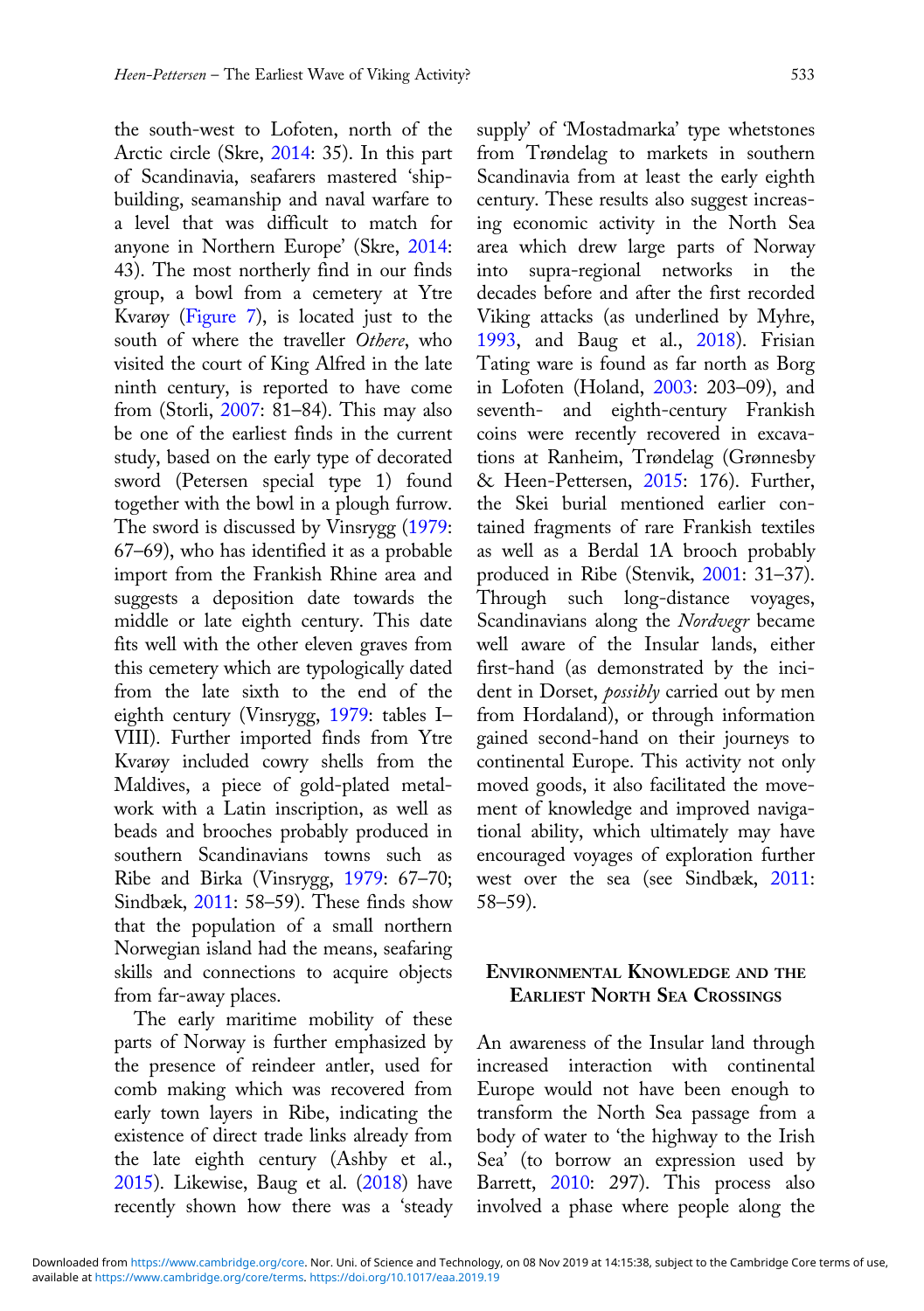Nordvegr started to travel in unfamiliar maritime environments and, therefore, had to acquire and make use of new environmental knowledge. This issue is often implied in discussions concerning the earliest Viking activity but is rarely considered as a primary factor in the origin of the Viking Age. Rockman ([2003:](#page-16-0) 4–9) has emphasized the need to examine the importance of different types of environmental knowledge when constructing general models of movement in archaeological research; and, in the following, I will consider the importance of two of these aspects: locational and social knowledge (Rockman, [2003](#page-16-0): 13–14). While primarily developed as a tool in colonisation archaeology, a modified version of this model may prove fruitful as a framework for conceptualizing the nature of the earliest North Sea crossings.

Locational knowledge refers to knowledge of the spatial and physical characteristics of new landscapes and particular resources present in new environments. It includes the ability to find places and resources again after their initial discovery (Rockman, [2003:](#page-16-0) 4–5). For the earliest Viking raiders, this included locational information of desired resources and favourable locations to attack, such as lightly defended places with accumulated portable wealth and potential slaves. It also comprised the right maritime skills and nautical knowledge needed to cross the North Sea and move around in the challenging coastal waters of the Northern British Isles. Locational knowledge is closely linked to social knowledge, where the latter may be understood as the processes and experiences that serve as a means of transforming unfamiliar environments into a social landscape, for instance through the attribution of names, meaning, and experiences to landscapes features in a new environment (Rockman, [2003](#page-16-0): 5–7). This approach is comparable to Sindbæk's concept of 'routinisation' in the Viking Age, which emphasizes how establishing geographical routes was very much a matter of social practice that had to be experienced and 'worked out' (Sindbæk, [2005](#page-16-0): 32, 274–75).

For Scandinavians in the eighth and early ninth centuries, expeditions to the west must have been daunting experiences, when 'relatively small open vessels, in the beginning probably with quite limited ability to survive severe weather, carried fairly small groups of men with few provisions' (Bill, [2010:](#page-15-0) 38). The passage from western Norway to the Northern Isles is approximately 170 nautical miles long and, with the use of sail in good weather conditions, the crossing could have taken a day or two (Wamers, [1998](#page-17-0): 52). The question of when the sail was adopted in the Norse homelands and how this affected the beginning of the earliest overseas voyages has been hotly debated. Some scholars support the idea that sails were used in Scandinavia long before the Viking Age, while a mid to late eighth-century date has been the generally accepted opinion (see Bill, [2010;](#page-15-0) Westerdal, [2015](#page-17-0): 18). One of the two vessels discovered at Salme in Estonia in 2008 and 2010, dates to around AD 750 and is the earliest evidence of a combined rowing/sailing vessel used by the Scandinavians (Price et al., [2016](#page-16-0)). For Norway, the use of sail is not archaeologically attested before the Oseberg ship which was constructed in AD 820 (Bill, [2010:](#page-15-0) 27–28), although it is unlikely to have been the first sailing vessel in Norwegian waters. Nevertheless, the introduction of the sail and developments in shipbuilding technology during the Viking Age in this setting should be regarded as improvements and adaptions in response to new uses rather than the result of revolutionary inventions (Barrett, [2010](#page-15-0): 290).

While Denmark and continental Europe could largely be reached by sea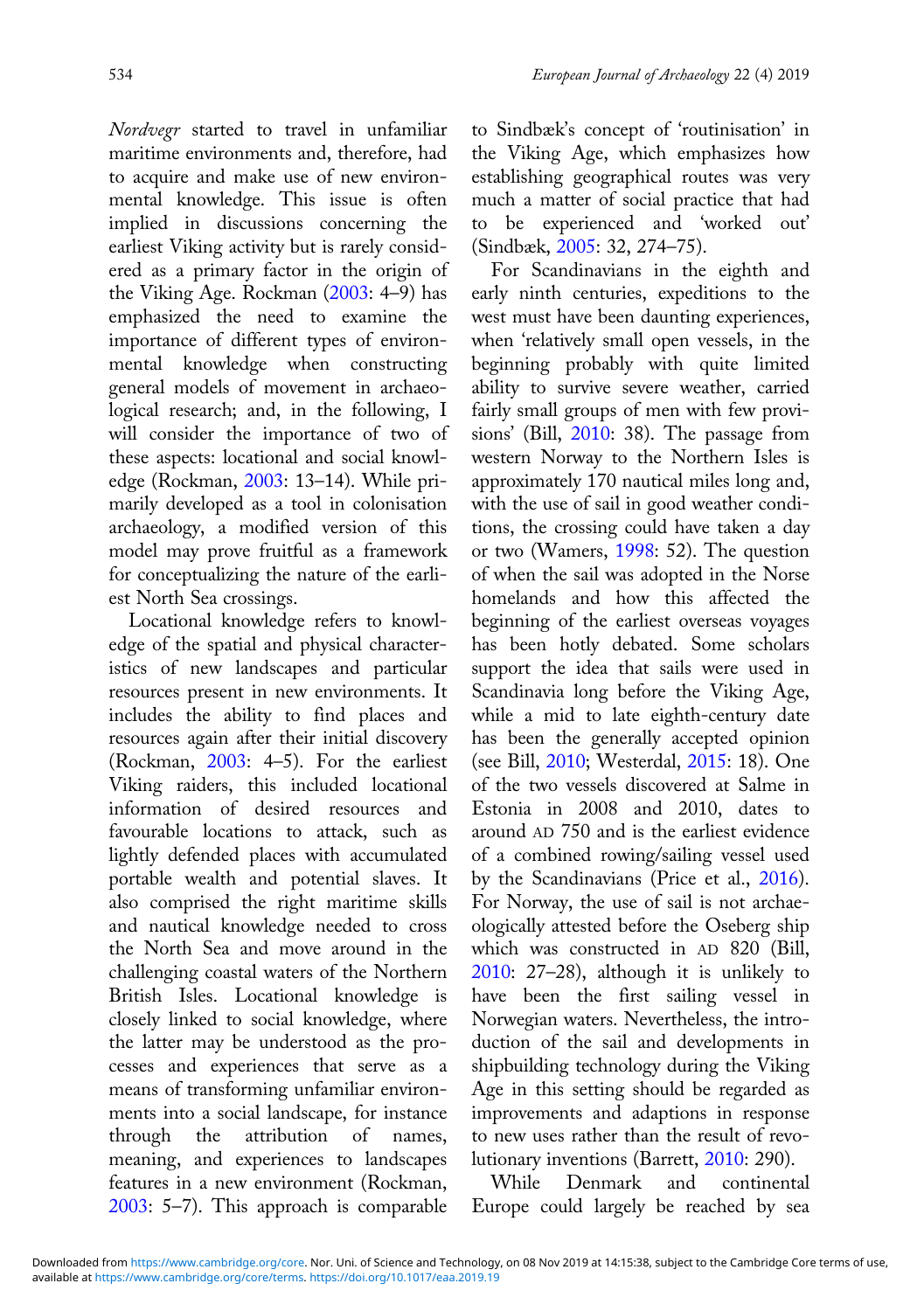passages in sight of land, the situation was quite different when crossing the open North Sea, where land could at times remain out of sight for days. Undertaking such a journey represented a far greater risk and required different skills and methods for estimating a ship's position and speed, such as latitude sailing achieved by using the sun and the stars to estimate direction. Successful landings and return voyages also involved knowledge of the northerly coastline and the behaviours of the North Sea currents to avoid drifting off course or arriving in hostile environments (Van de Noort, [2011](#page-17-0): 141). This was very much a cognitive and personal experience: 'Memorized characteristics of coasts and waters, helped along by descriptive toponyms, were essential navigation aids, and pilots with local knowledge were always valuable' (Bill, [2008:](#page-15-0) 178–79). This practice is especially visible in Orkney and mainland Scotland, where a large number of Norse landmarks are named after their distinctive features visible from the sea (see Jesch, [2009](#page-16-0) for examples). Many of these probably reflect 'the voyages that preceded settlement' and expresses the visual perception and geographical knowledge of the early Norse seafarers (Jesch, [2009](#page-16-0): 78). Maritimeoriented communities, such as the Nordvegr, must have been especially receptive to the cognitive character of such environmental learning (Bill, [2008:](#page-15-0) 179; Van de Noort, [2011](#page-17-0): 136–42).

The North Sea was very much a fluctuating and unpredictable force, which was given an 'other-than-human' agency with its own will, intentions, and emotions (Van de Noort, [2011:](#page-17-0) 231–33). After navigating this open seascape, the shortest and most direct route would take the Norwegian seafarers to the archipelagic waters of Shetland or Orkney, an area with persistent sea fogs, strong tidal currents, and many skerries and submerged reefs (Crawford, [1987:](#page-15-0) 19–23). Some of the dangers of sailing in northern waters are expressed in a number of eleventh- to thirteenth-century poems and sagas which describe the hazardous conditions facing seafarers, as well as the wrecks of ships and ships caught in storms (see Jesch, [2015\)](#page-16-0). For instance, the waters of the southern tip of Shetland are known as Dynrøst (roaring whirlpool), where tidal currents and strong winds have caused difficulties for many sailors. According to The Saga of Håkon Håkonsson, this is where Harald Olavsson, King of Man, and his bride Cecilia (the daughter of King Håkon Håkonsson) probably drowned when their ship was lost in AD 1248 (HHS: 295, chp. 261). The seafarers who sailed south from Orkney to mainland Scotland also had to avoid the whirlpool Svelkie in the Pentland Firth, one of the most powerful tidal currents in the world. Many ships are known to have been lost there, possibly also that of Earl Håkon of Lade, which The Saga of Olaf Haraldsson tells us disappeared in this area when returning to Norway from England in AD 1029 (Crawford, [1987:](#page-15-0) 21; OHS, chp. 184).

Without doubt, there must have been many other Scandinavians who met a similar fate along the coasts of Britain and Ireland, and the success of the earliest wave of Vikings must have depended on an intimate knowledge of the maritime landscape along the northern coastline. Wayfinding based on such cognitive mapping was not a skill acquired overnight, but emerged over time as a dynamic process where new information was gradually added in the minds of individuals (see Golledge, [2003](#page-15-0): 31–33). Consequently, and following Rockman ([2003:](#page-16-0) 4–5) and Sindbæk [\(2005:](#page-16-0) 30–33), as more knowledge was accumulated and natural features in the new land named and understood, the journey became routinized and the Insular land was gradually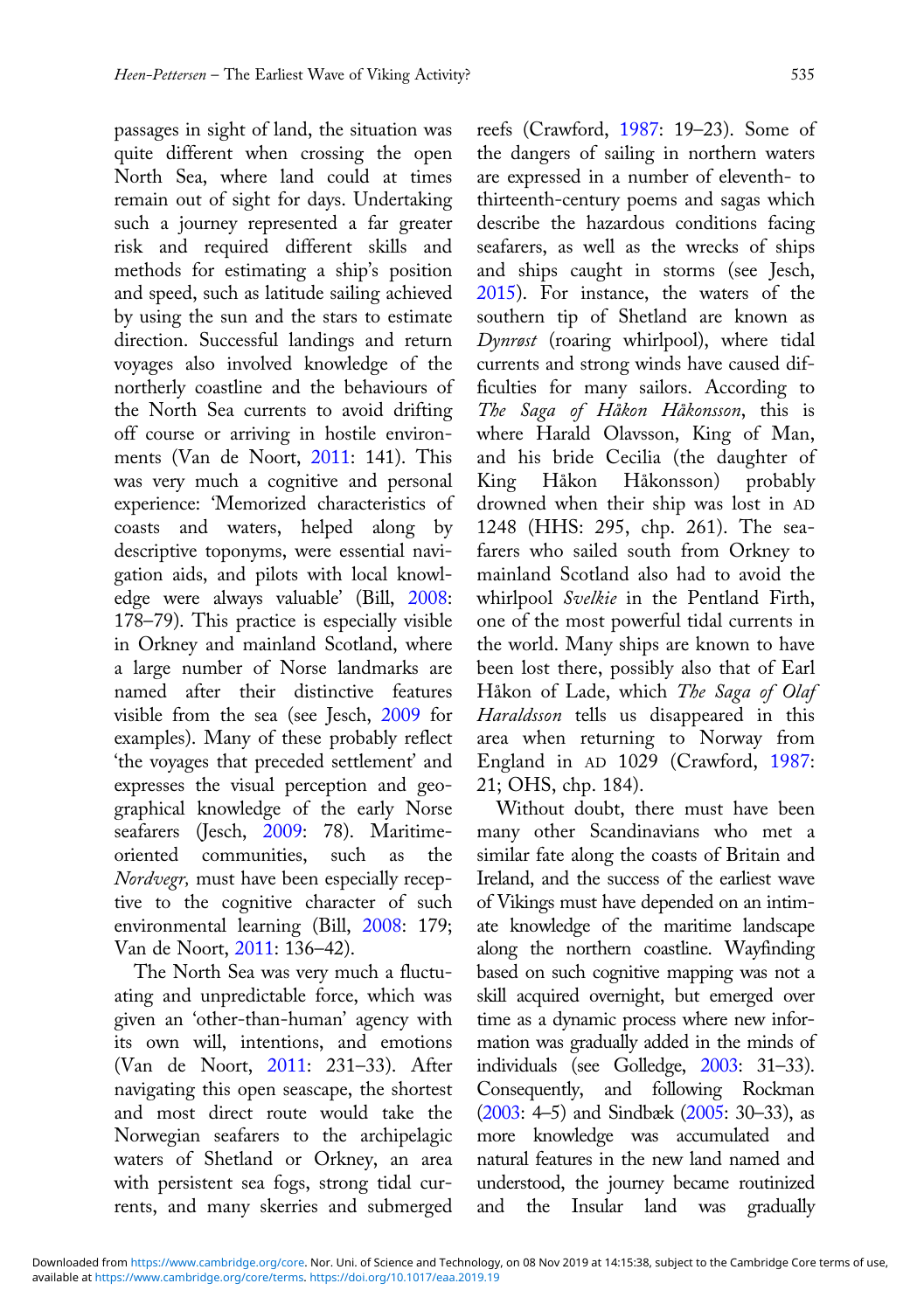transformed from an unfamiliar territory to a socialized landscape.

# A revised model of movement

Do the observations made above allow us to propose a revised model of movement and maritime communication for the earliest voyages to northern Britain and Ireland?

First, regarding chronology, it is clear that we still lack the methods and conclusive archaeological material that would provide a fine dating of the earliest evidence of Viking North Sea crossings. However, it is argued here that the revised status of the 'reindeer comb evidence' should be incorporated into a current model of contact.

Second, concerning the importance of maritime communication, the distribution analysis has shown that most of the early Insular finds are found in areas along the Nordvegr, which indicates early maritime mobility and sometimes early links with urban networks further south Scandinavia. This observation is in accordance with Sindbæk's ([2011\)](#page-16-0) and Baug et al.'s [\(2018](#page-15-0)) suggestions that pre-Viking journeys to such urban markets may have facilitated the movement of knowledge and improved maritime mobility, which ultimately led to the Viking expansion.

Finally, it has been argued here that the earliest recorded Viking attacks were only possible after a phase in which people along the Nordvegr had acquired a sufficient level of environmental knowledge to navigate in new seascapes and coastal environments. It also included the ability to re-locate places with accumulated wealth and resources after their initial discovery. As Purcell [\(2015,](#page-16-0) 54) puts it, the questions involved were 'where the target sites were in relation to one another; how to get there; how long it would take; what supplies were necessary to conduct the attack and to ensure sufficient resources to

complete the return journey, or indeed to make it to the next target.'

When constructing a model of maritime movement, these observations may be formalized, although somewhat simplified, as a suggested process involving three main stages:

- 1. Information stage: Seafarers along the Nordvegr became increasingly informed about the Insular land on their journeys to markets further south in Scandinavia and continental Europe (around ad 750/770)
- 2. Environmental learning: Consequently, this activity triggered maritime expansion, ultimately leading to voyages of exploration further west over the sea, where some seafarers gained first-hand experience with the sea routes and maritime landscape along northern Britain and Ireland (around ad 770/790)
- 3. The earliest recorded raids: The attack on Lindisfarne and other targets off the coast of Ireland and Britain from AD 793 onwards could only have happened after a period of reconnaissance and preparation. This necessarily involved a level of a priori environmental knowledge and perhaps also a conceptual 'conquest' of the open seascape.

While the nature of the second phase of 'environmental learning' would leave few traces in the archaeological material, it also opens the possibility that some of the earliest Insular metalwork may have reached Norway as a result of such contact, presuming that this stage could involve small-scale exchange or even plunder. While clearly favouring the notion of pre-Lindisfarne communication, this model does however not suggest that there was a long period of well-established migration and trade between Norway and the northern Insular areas from as far back as the early to mid-eighth century.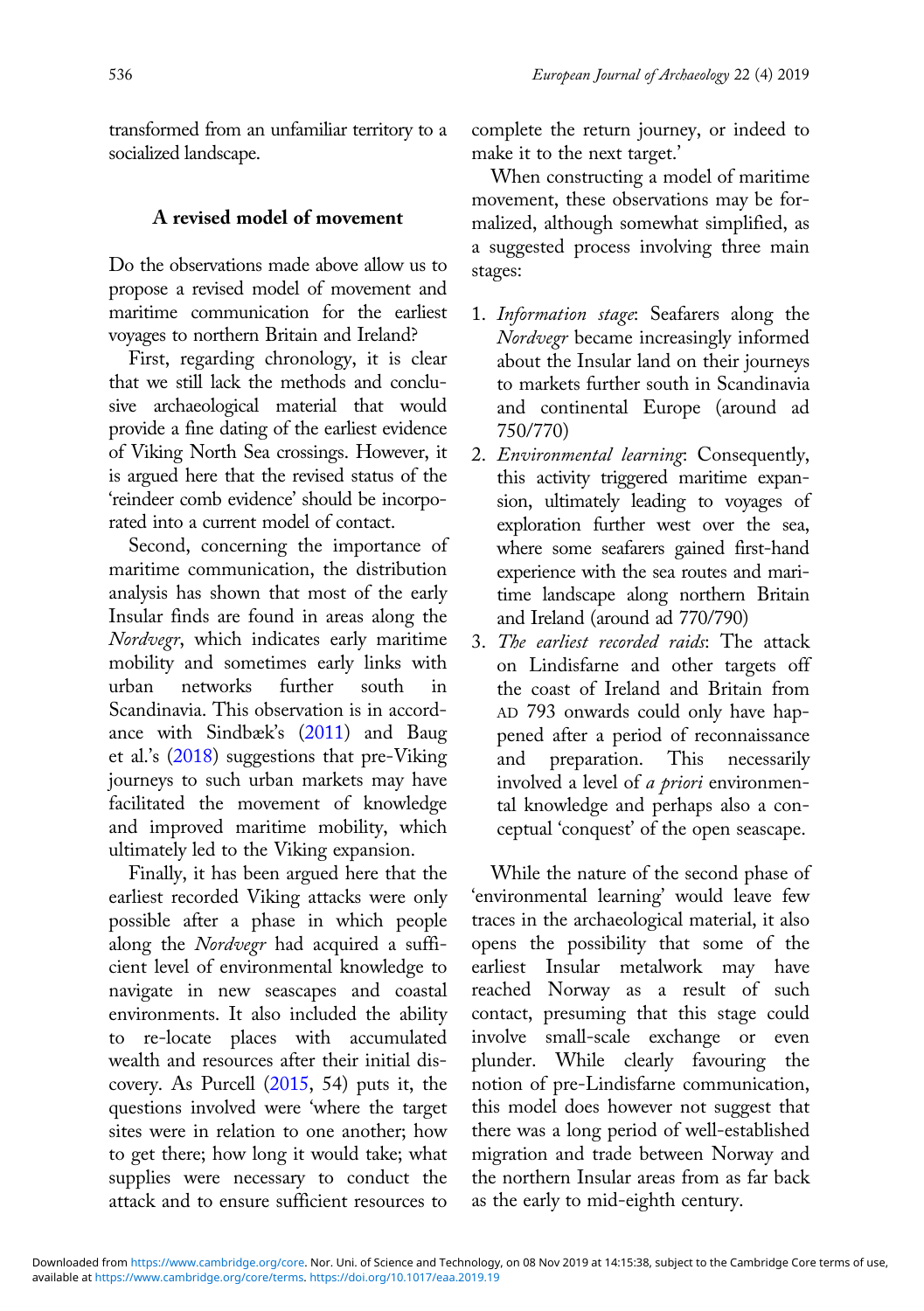<span id="page-14-0"></span>Through these early voyages, seafarers developed the necessary environmental knowledge, which, in addition to a range of social and political causes (see Barrett, [2010;](#page-15-0) Ashby, 2015; Baug et al, [2018](#page-15-0) for recent summaries or discussions), must have been a vital precondition for the successful attacks from the last decade of the eighth century onwards. These experiences were materialized in distinctive foreign goods brought back to the Norse homelands, creating a visual distinction between families involved in overseas ventures and others within their community (Aannestad, 2015).

#### Concluding thoughts

While this article has proposed an interaction model which opens up a period of Pre-Viking contact, it is primarily with the first recorded raids from AD 793 onwards, that the Viking activity on Insular land becomes visible. Indeed, much of our modern image of the earliest interaction across the North Sea is affected by the numerous references to the devastation and chaos caused by 'Gentiles', 'Northmen' and 'Danes' in the late eight and early ninth centuries. However, the written sources concerning the 'earliest wave' of Viking activity give the impression of well-organized attacks were at least some of the crewmembers must have had first-hand experience with the sea route across the North Sea, the northerly coastline and favourable locations to attack. As such, the success of the earliest raids was not purely the result of superior warfare techniques and ship technology, but also very much a matter of maritime mobility and environmental knowledge where open-sea crossings were encouraged by 'motivation and the related human factors such as people's knowledge of the sea, their skills, willingness to embrace risk and

desire to explore' (Dugmore et al., [2010:](#page-15-0) 213). As shown by the distribution of the earliest Insular finds from Norway, such motivation seems to have been particularly strong amongst the seafaring communities along the Nordvegr.

#### ACKNOWLEDGEMENTS

I am most grateful to the four anonymous referees for their constructive and useful feedback, and to Martin Callanan, Unn Pedersen, Randi Bjørshol Wærdahl and Philip Wood for their valuable help in commenting on the original draft of the paper.

#### **REFERENCES**

#### Primary sources

- HHS = Håkon Håkonssons Saga, by Sturla Porðarson. Translated and revised by Anne Holtsmark (2008). Trondheim: Aschehough & Co.
- OHS = The Olaf Haraldsson Saga. In: Snorre Sturluson, Snorres Kongesagaer (Heimskringla). Translated and revised by Anne Holtsmark & Didrik Seip (1985). Gjøvik: Gyldendahl.

#### Secondary sources

- Aannestad, H. L. 2015. Transformasjoner. Omforming og bruk av importerte gjenstander i vikingtid. Unpublished PhD dissertation, Oslo University.
- Ashby, S.P. 2009. Combs, Contact and Chronology: Reconsidering Hair Combs in Early-Historic and Viking-Age Atlantic Scotland. Medieval Archaeology, 53: 1-33. [https://doi.org/10.1179/007660909X1245](https://doi.org/10.1179/007660909X12457506806081) [7506806081](https://doi.org/10.1179/007660909X12457506806081)
- Ashby, S.P. 2015, What really caused the Viking Age? The social content of raiding and exploration. Archaeological Dialogues,<br>22: 89-106. https://doi.org/10.1017/ 22: 89-106. [https://doi.org/10.1017/](https://doi.org/10.1017/S1380203815000112) [S1380203815000112](https://doi.org/10.1017/S1380203815000112)
- Ashby, S.P., Coutu, A.N. & Sindbæk, S.M. 2015. Urban Networks and Arctic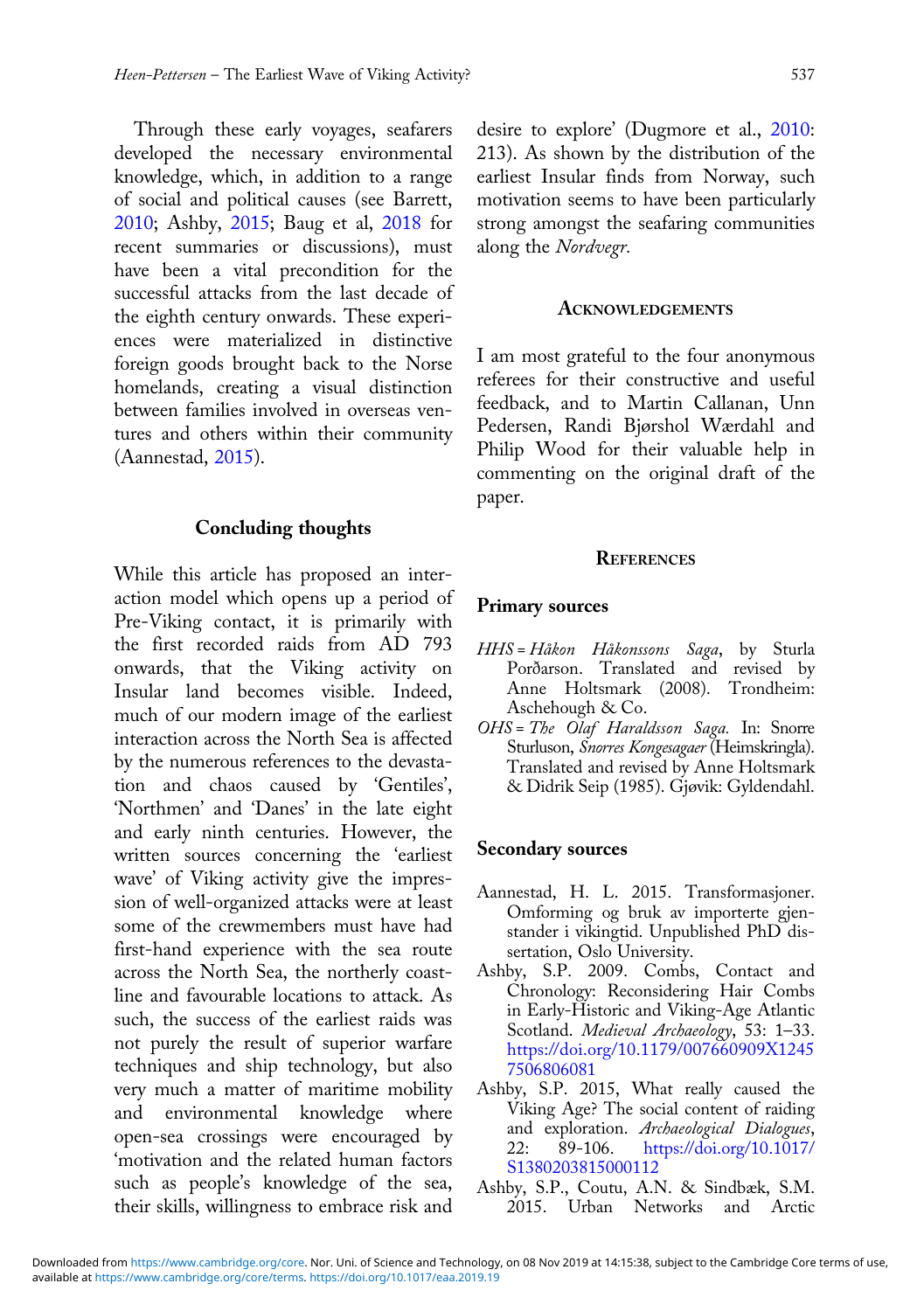<span id="page-15-0"></span>Outlands: Craft Specialists and Reindeer Antler in Viking Towns. European Journal of Archaeology, 18: 679–704. [https://doi.](https://doi.org/10.1179/1461957115Y.0000000003) [org/10.1179/1461957115Y.0000000003](https://doi.org/10.1179/1461957115Y.0000000003)

- Baastrup, M.P. 2013. Continental and Insular Imports in Viking Age Denmark, Distribution and circulation. Zeitschrift für Archäologie des Mittelalters, 41: 85–205.
- Bakka, E. 1973. Eit gravfunn frå Fosse i Meland, Hordaland og det arkeologiske periodskiljet mellom merovingertid og vikingtid. Suomen Muinaisnuistoyhdistyksen Aikakauskirja, 75: 9–17.
- Ballin Smith, B. 2007. Norwick: Shetland's First Viking settlement? In: B.B. Smith, S. Taylor & G. Williams, eds. West Over Sea: Studies in Scandinavian Sea-borne Expansion and Settlement before 1300. Leiden: Brill, pp. 287–98.
- Barrett, J.H. 2008. The Norse in Scotland. In: S. Brink & N. Price, eds. The Viking World. London & New York: Routledge, pp. 411–27.
- Barrett, J.H. 2010. Rounding up the Usual Suspects: Causation and the Viking Age Diaspora. In: A. Anderson, J.H. Barrett & K.V. Boyle, eds. The Global Origins and Development of Seafaring. Cambridge: McDonald Institute for Archaeological Research, pp. 289–302.
- Baug, I., Skre, D., Heldal, T. & Ø.J. Jansen. 2018. The Beginning of the Viking Age in the West. Journal of Maritime Archaeology (2018). [https://doi.org/10.](https://doi.org/10.1007/s11457-018-9221-3) [1007/s11457-018-9221-3](https://doi.org/10.1007/s11457-018-9221-3)
- Bill, J. 2008. Viking Ships and the Sea. In: S. Brink & N. Price, eds. The Viking World. London & New York: Routledge, pp. 170–80.
- Bill, J. 2010. Viking Age Ships and Seafaring in the West. In: I.S. Klæsøe, ed. Viking Trade and Settlement in Continental Western Europe. Copenhagen: Museum Tusculanum Press, pp. 19–42.
- Bronk Ramsey, C. 2013. Recent and Planned Developments of the Program OxCal. Radiocarbon 55: 720–30. [https://doi.org/](https://doi.org/10.1017/S0033822200057878) [10.1017/S0033822200057878](https://doi.org/10.1017/S0033822200057878)
- Callmer, J. 1977. Trade Beads and Bead Trade in Scandinavia ca. 800–1000 AD (Acta Archaeologica Lundensia Series, 40). Bonn: Rudlf Habelt.
- Church, M.J., Arge, S.V., Ascough, P.L., Bond, J.M., Cook, G.T., Dockrill, S.J. et al. 2013. The Vikings Were Not the

First Colonizers of the Faroe Islands. Quaternary Science Review, 77: 228–32. [https://doi.org/10.1016/j.quascirev.2013.](https://doi.org/10.1016/j.quascirev.2013.06.011) [06.011](https://doi.org/10.1016/j.quascirev.2013.06.011)

- Crawford, B. 1987. Scotland in the Early Middle Ages 2: Scandinavian Scotland. Leicester: Leicester University Press.
- Downham, C. 2000. An Imaginary Viking Raid on Skye in 795? Scottish Gaelic Studies, 20: 192–96.
- Downham, C. 2017. The Earliest Viking Activity in England? The English Historical Review, 132: 1–12. [https://doi.org/10.](https://doi.org/10.1093/ehr/cex066) [1093/ehr/cex066](https://doi.org/10.1093/ehr/cex066)
- Dugmore, A., Casely, A.F., Keller, C. & Mcgovern, T.H. 2010. Conceptual Modelling of Seafaring, Climate and Early European Exploration and Settlement of the North Atlantic Islands. In: A. Anderson, J.H. Barrett & K.V. Boyle, eds. The Global Origins and Development of Seafaring. Cambridge: McDonald Institute for Archaeological Research, pp. 213–28.
- Dumville, D.N. 2008. Vikings in Insular Chronicling. In: S. Brink & N. Price, eds. The Viking World. London & New York: Routledge, pp. 350–67.
- Feveile, C. & Jensen, S. 2000. Ribe in the 8th and 9th Century: A Contribution to the Archaeological Chronology of North Western Europe. Acta Archaeologica, 71: 9–24.
- Gjessing, G. 1934. Studier i norsk merovingertid. Kronologi og oldsakformer. Oslo: Det Norske Videnskaps-Akademi.
- Glørstad, Z.T. & Røstad, I.M. 2015. Mot en ny tid? Merovingertidens ryggknappspenner som uttrykk for endring og erindring. In: M. Vedeler & I. M. Røstad, eds. Smykker. Personlig pynt i kulturhistorisk lys. Trondheim: Museumsforlaget, pp. 181–210.
- Golledge, R. 2003. Human Wayfinding and Cognitive Maps. In: M. Rockman & J. Steele, eds. Colonization of Unfamiliar Landscapes: The Archaeology of Adaption. London: Routledge, pp. 44–58.
- Grønnesby, G. & Heen-Pettersen, A. 2015. Gården i yngre jernalder – et spørsmål om erkjennelse? Belyst ved utgravningen av et yngre jernalders gårdstun på Ranheim. Viking, 169–88.
- Heen-Pettersen, A.M & Murray, G. 2018. An Insular Reliquary from Melhus: The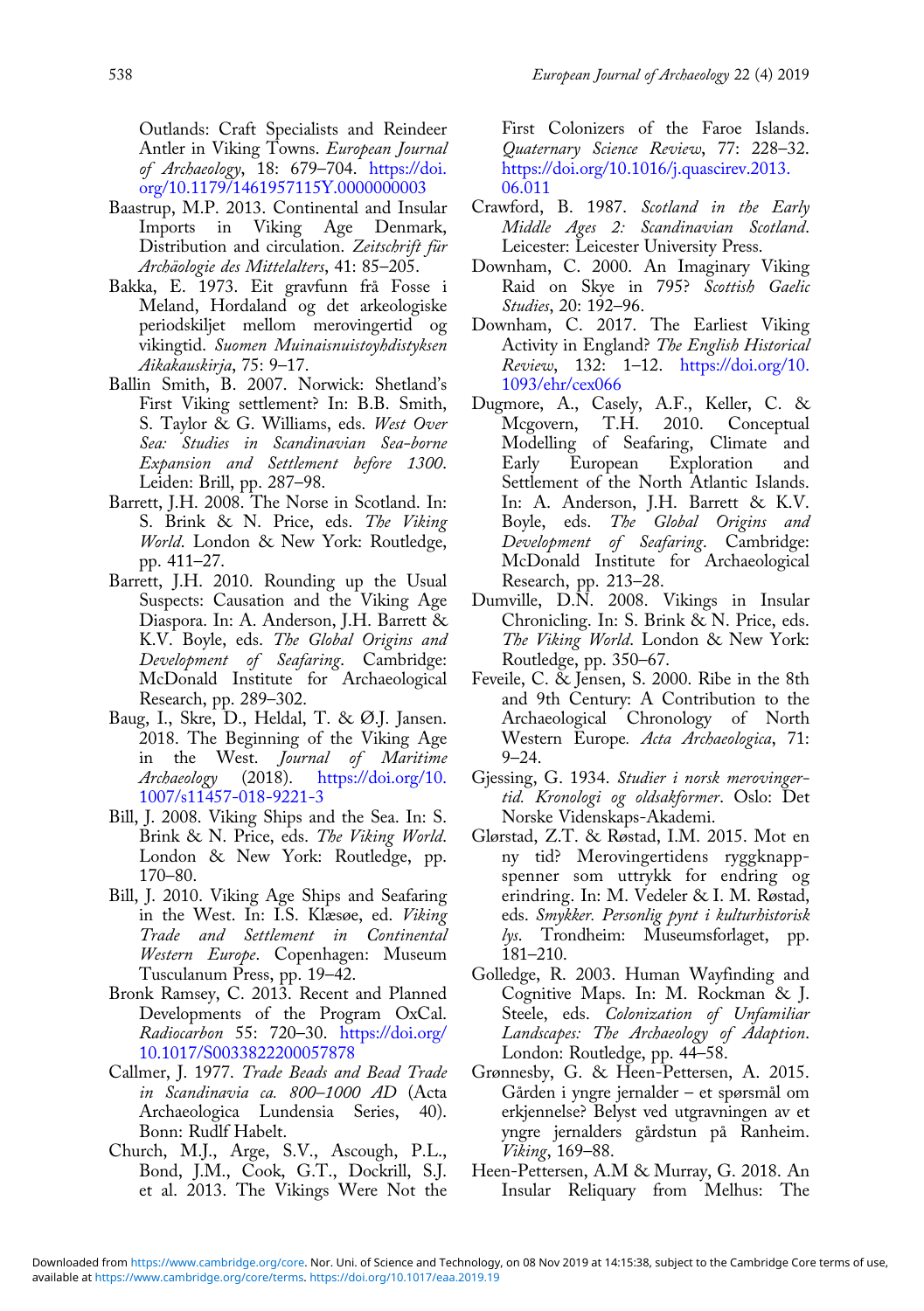<span id="page-16-0"></span>Significance of Insular Ecclesiastical Material in Early Viking-Age Norway. Medieval Archaeology, 62: 52–81. [https://](https://doi.org/10.1080/00766097.2018.1451522) [doi.org/10.1080/00766097.2018.1451522](https://doi.org/10.1080/00766097.2018.1451522)

- Hines, J. 1992. The Scandinavian Character of Anglian England: An Update. In: M.O.H Carver, ed. The Age of Sutton Hoo. Woodbridge: Boydell Press, pp. 315–29.
- Hines, J. 1996. Tidlig kontakt over Nordsjøen og de baken –forliggende årsaker. In: J.F. Kroger & H. Naley, eds. Nordsjøen: Handel, Religion og Politikk. Stavanger: Dreyer Bok, pp. 19–30.
- Holand, I. 2003. Pottery. In: G.S. Munch, O. S. Johansen & E. Roesdahl, eds. Borg in Lofoten. A Chieftain's Farm in North Norway. Trondheim: Tapir Academic Press. pp. 199–213.
- Jansson, I. 1985. Ovala spännbuclor, En studie av vikingtidas standartssmycken med utgangaspunkt från Björkö-fynden. Uppsala: Institutionen för arkeologi.
- Jesch, J. 2009. Naming and Narratives: Exploration and Imagination in the Norse Voyages Westwards. In: K. Dekker, K. Olsen & T. Hofstra, eds. The Worlds of Travellers. Exploration and Imagination. Leuven: Peeters, pp. 61–80.
- Jesch, J. 2015. The Threatening Wave: Norse Poetry and the Scottish Isles. In: J.H. Barrett & S.J. Gibbons, eds. Maritime Societies of the Viking and Medieval World. Wakefield: Maney, pp. 320–32.
- Klæsøe, I.S. 1999. Vikingetidens kronologi en nybearbejdning af det arkærlogiske materiale. Aarbøger for Nordisk Oldkyndighed og Historie, 1997: 89–142.
- Morris, C.D. 1998. Raiders, Traders and Settlers: The Early Viking Age in Scotland. In: H.B. Clarke, M. Ní Mhaonaigh & R. O Floinn, eds. Ireland and Scandinavia in the Early Viking Age. Dublin: Four Courts, pp. 73–103.
- Myhre, B. 1993. The Beginning of the Viking Age – Some Current Archaeological Problems. In: A. Faulkes & R. Perkins, eds. Viking Revelations. Birmingham: Viking Society for Northern Research, pp. 182–216.
- Myhre, B. 1998. The Archaeology of the Early Viking Age in Norway. In: H.B. Clarke, M. Ní Mhaonaigh & R. Ó Floinn, eds. Ireland and Scandinavia in the Early Viking Age. Dublin: Four Courts, pp. 3–36.
- Myhre, B. 2000. The Early Viking Age in
- Norway. Acta Archaeologica, 71: 35–47.<br>nes, M. 1966. Form og stil Ørsnes, M. 1966. Form og stil Sydskandinaviens yngre germanske jernalder (Nationalmuseets skrifter, Arkæologiskhistorisk række 11). København: Nationalmuseets.
- Owen, O. 2004. The Scar Boat Burial and the Missing Decades of the Early Viking Age in Orkney and Shetland. In: J. Adams & K. Holman, eds. Scandinavia and Europe 800–1350. Contact, Conflict and Coexistence. Turnhout: Brepols, pp.  $3 - 34.$
- Petersen, J. 1928. Vikingtidens smykker. Stavanger: Dreyers grafiske anstalt.
- Price, T., Peets, J., Allmäe, R., Maldre, L. & Oras, E. 2016. Isotopic Provenancing of the Salme Ship Burials in Pre-Viking Age Estonia. Antiquity, 90: 1022–37. [https://](https://doi.org/10.15184/aqy.2016.106) [doi.org/10.15184/aqy.2016.106](https://doi.org/10.15184/aqy.2016.106)
- Purcell, E. 2015. The First Generation in Ireland, 795–812: Viking Raids and Viking Bases? In: H.B. Clarke & R. Johnson, eds. The Vikings in Ireland and Beyond. Before and After the Battle of Clontarf. Dublin: Four Courts, pp. 41-55.
- Reimer, P.J., Bard, E., Bayliss, A., Warren Beck, J., Blackwell, P.G., Bronk Ramsey, C., et al., 2013. IntCal13 and Marine13 Radiocarbon Age Calibration Curves 0–50,000 Years cal BP. Radiocarbon, 55: 1869–87. [https://doi.org/](https://doi.org/10.2458/azu_js_rc.55.16947) [10.2458/azu\\_js\\_rc.55.16947](https://doi.org/10.2458/azu_js_rc.55.16947)
- Rockman, M. 2003. Knowledge and Learning in the Archaeology of Colonization. In: M. Rockman & J. Steele, eds. Colonization of Unfamiliar Landscapes: The Archaeology of Adaption. London: Routledge, pp. 3–24.
- Rundkvist, M. 2010. Domed Oblong Brooches of Vendel Period Scandinavia. Uppåkrastudier, 11: 127–80.
- Shetelig, H. 1927. Tidsbestemmelser i vikingtidens stilhistorie. In: C.A. Nordman, ed. Nordiska arkeologmøtet i Helsingfors 1925. Helsinki: Suomen Aikakauskirja, pp. 106-12.
- Sindbæk, S. 2005. Ruter og rutinisering. Vikingtidens fjernhandel i Nordeuropa. København: Multivers.
- Sindbæk, S. 2011. Silver Economies and Social Ties: Long-Distance Interaction, Long-term Investment – and Why the Viking Age Happened. In: J. Graham-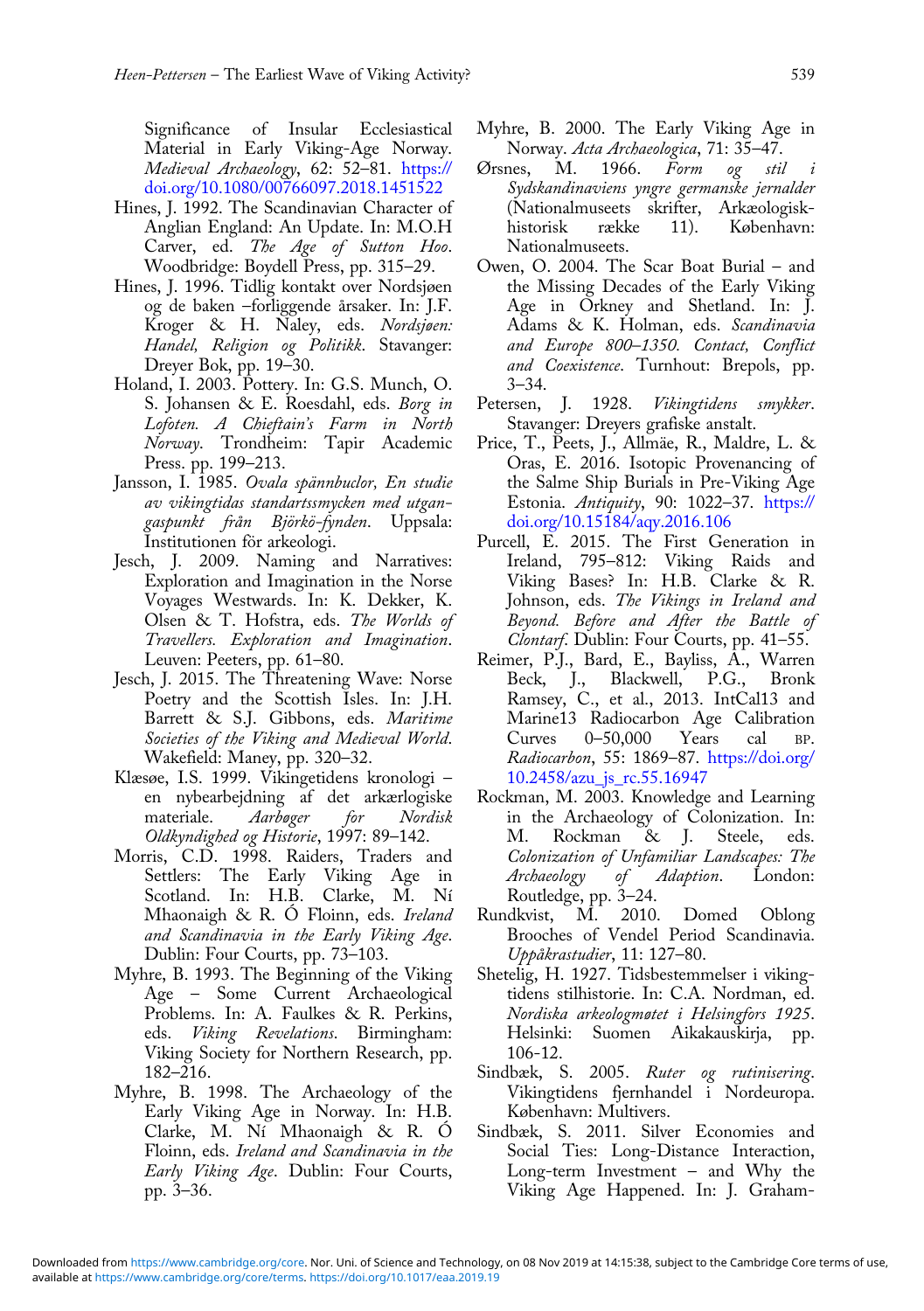<span id="page-17-0"></span>Campbell, S.M. Sindbæk & G. Williams, eds. Silver Economies, Monetisation and Society in Scandinavia, AD 800–1100. Aarhus: Aarhus University Press, pp. 41–66.

- Skre, D. 2014. Norðvegr Norway: From Sailing Route to Kingdom. European Review, 22: 34–44. [https://doi.org/10.](https://doi.org/10.1017/S1062798713000604) [1017/S1062798713000604](https://doi.org/10.1017/S1062798713000604)
- Solli, B. 1996. Narratives of Encountering Religions: On the Christianization of the Norse Around AD 900–1000. Norwegian Archaeological Review, 29: 89–113.
- Stenvik, L.F. 2001. Skei et maktsenter frem fra skyggen. Trondheim: Tapir Akademiske Forlag.
- Storli, I. 2007. Othere and his World A Contemporary Perspective. In: J. Bately & A. Englert, eds. Ohthere's Voyages: A Late 9th-Century Account of Voyages along the Coasts of Norway and Denmark and its Cultural Context. Roskilde: Viking Ships Museum, pp. 76–99.
- Van de Noort, R. 2011. North Sea Archaeologists. Oxford: Oxford University Press.
- Vinsrygg, S. 1979. Merovingartid i Nord-Noreg. Studie i utvalt materiale frå gravfunn. Unpublished Masters dissertation, Bergen University.
- Von Holstein, I.C.C., Ashby, S.P., van Doorn, N.L., Sachs, S.M., Buckley, M., Meiri, M. et al. 2014. Searching for Scandinavians in pre-Viking Scotland: Molecular Fingerprinting of Early Medieval Combs. Journal of Archaeological Science, 41: 1–6. [https://doi.org/10.1016/j.](https://doi.org/10.1016/j.jas.2013.07.026) [jas.2013.07.026](https://doi.org/10.1016/j.jas.2013.07.026)
- Wamers, E. 1985. Insularer Metallschmuck in wikingerzeitlichen Gräbern Nordeuropas. Neumunster: Wachholtz.
- Wamers, E. 1998. Insular Finds in Viking Age Scandinavia and the State Formation

of Norway. In: H.B. Clarke, M. Ní Mhaonaigh & R. O Floinn, eds. Ireland and Scandinavia in the Early Viking Age. Dublin: Four Courts, pp. 36–72.

- Weber, B. 1994. Iron Age Combs: Analyses of Raw Material. In: B. Ambrosiani & H. Clarke, eds. Developments Around the Baltic and the North Sea in the Viking Age. Stockholm: Birka Project for the Swedish National Heritage Board, pp. 190–93.
- Weber, B. 1996. Handel mellom Norge og Orknøyene før norrøn bosetning? In: J.F. Kroger & H. Naley, eds. Nordsjøen: Handel, Religion og Politikk. Stavanger: Dreyer Bok, pp. 31–40.
- Westerdahl, C. 2015. Sails and the Cognitive Roles of Viking Age Ships. In: J.H. Barrett & S.J. Gibbons, eds. Maritime Societies of the Viking and Medieval World. Wakefield: Maney, pp. 14–24.

#### BIOGRAPHICAL NOTE

Aina Heen-Pettersen is a PhD student in the Department of Historical Studies, Trondheim University in Norway. Her research focuses on Insular-Scandinavian interaction in the Viking Age and the use of Insular artefacts after they arrived in the Norse homelands.

Address: Aina Margrethe Heen-Pettersen, Department of Historical Studies, The Norwegian University of Science and Technology, Trondheim, Norway. [email: [aina.pettersen@ntnu.no](mailto:aina.pettersen@ntnu.no)]

#### Une première vague d'activité viking ? Un réexamen de données norvégiennes

Un groupe de sépultures en Norvège de l'époque viking précoce contenant des objets en métal de type insulaire sert de base à la présente étude sur la chronologie et la nature des premières activités des Vikings. La répartition géographique de ce matériel et l'application de concepts liés aux connaissance sociales et aux connaissances des lieux permet de mettre l'accent sur l'importance de la mise en place de paysages cognitifs facilitant l'expansion viking. L'auteur soutient que les premières attaques vikings connues n'ont été possibles qu'à la suite d'une phase dans laquelle les navigateurs scandinaves avaient acquis un niveau suffisant de connaissances sur l'environnement maritime pour pouvoir se déplacer dans de nouveaux paysages marins et environnements côtiers. Ce modèle d'interaction permet de penser que certains objets précoces de type insulaire découverts en Norvège soient parvenus en Norvège au terme